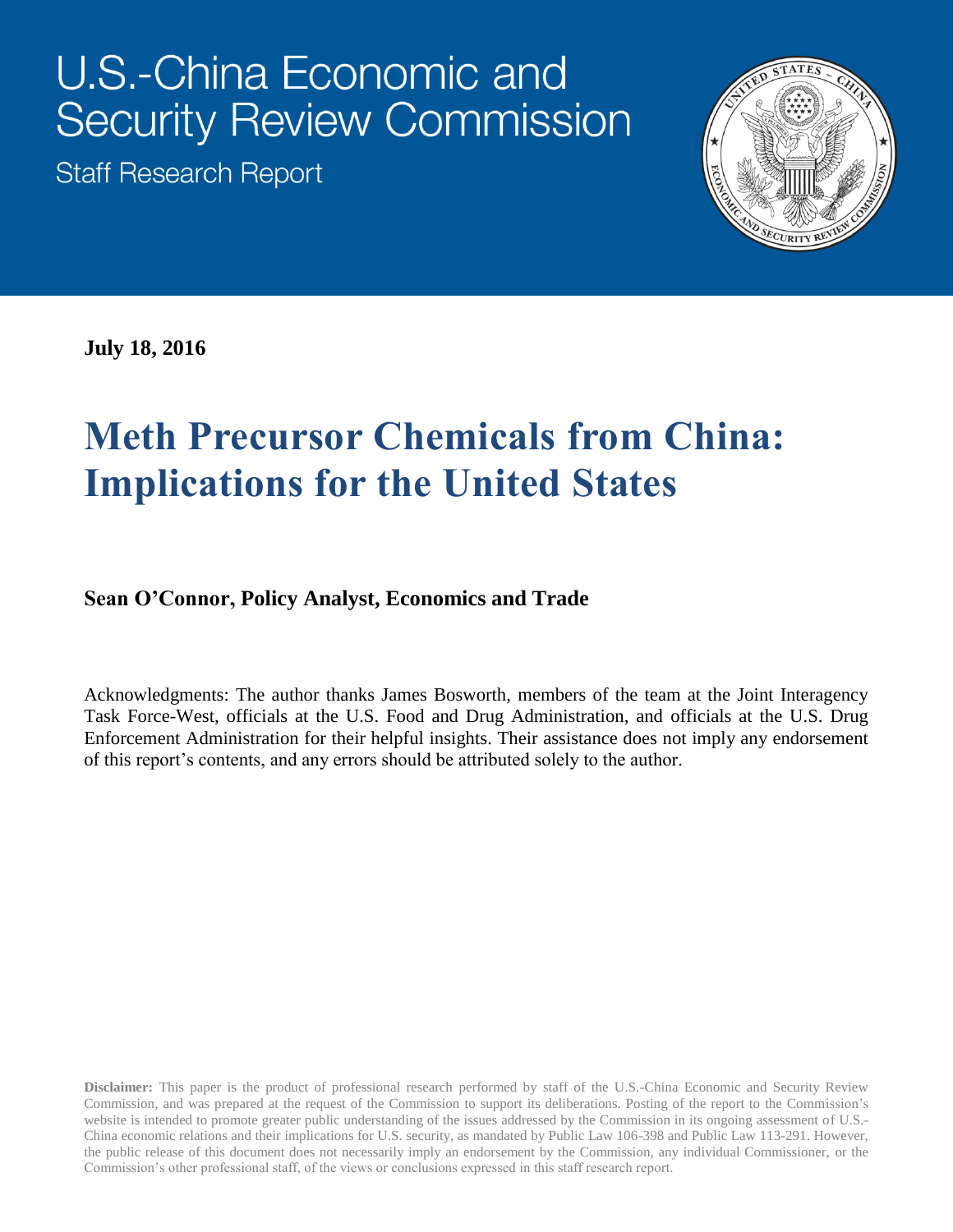# **Table of Contents**

| Appendix III: Controlled Chemicals under 1988 UN Convention against Illicit Traffic in Narcotic Drugs and |
|-----------------------------------------------------------------------------------------------------------|
|                                                                                                           |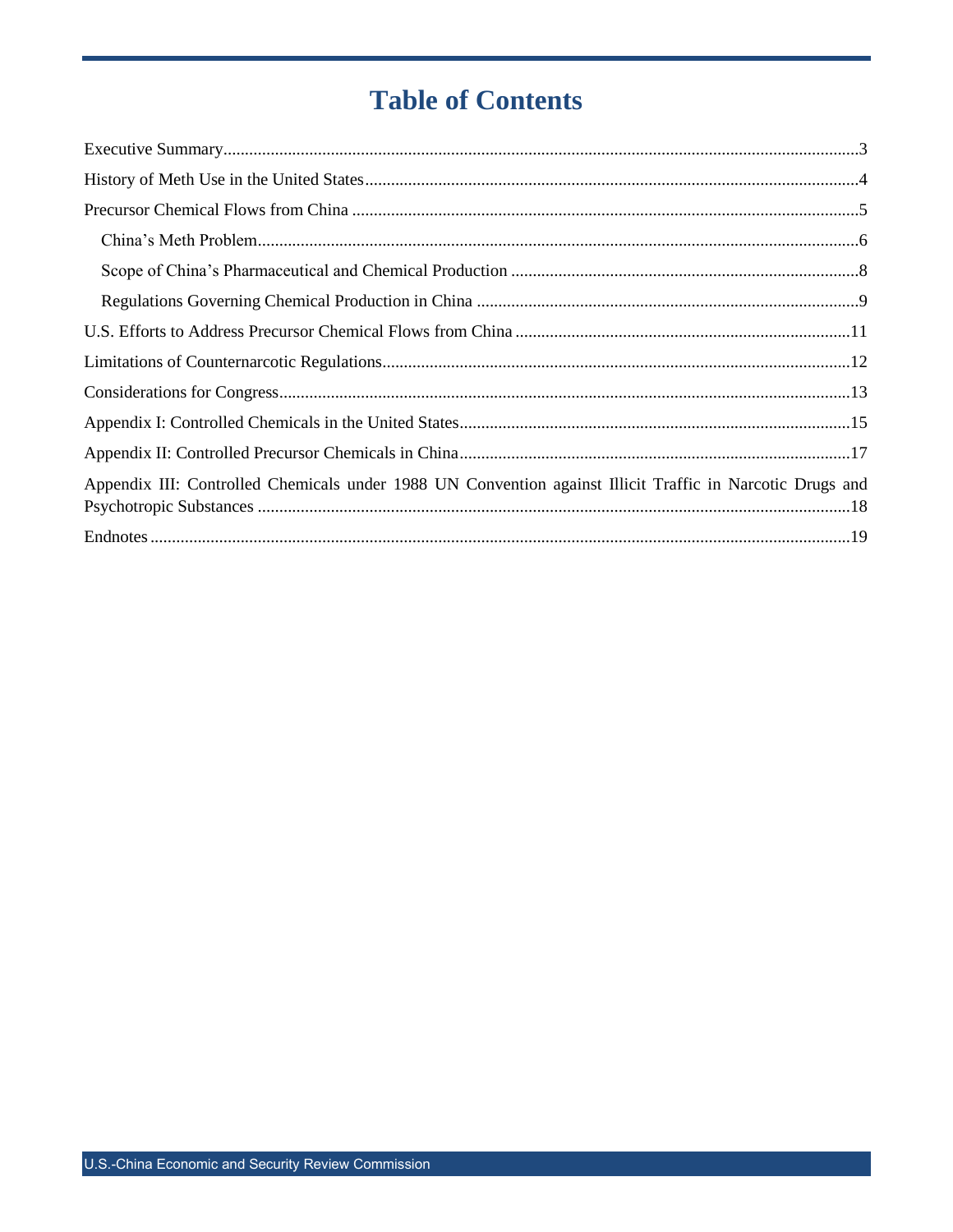#### <span id="page-2-0"></span>**Executive Summary**

During the last 15 years, methamphetamine (meth) abuse in the United States has skyrocketed, necessitating new policies to reduce meth production. To limit the drug's use, regulations were introduced in the mid-2000s limiting access to cold and cough medicines containing chemicals like ephedrine and pseudoephedrine—also known as "precursor" methamphetamine chemicals—used to produce meth. Nevertheless, meth seizures and abuse have continued to increase, with Mexican drug organizations replacing domestic producers as the main manufacturers and distributors of meth in the United States.

While Mexican cartels produce the majority (around 90 percent) of meth used in the United States, around 80 percent of precursor chemicals used in Mexican meth come from China. Precursor chemicals are increasingly being shipped from China to Mexico, where they are manufactured into meth, transported across the southern border of the United States, and brought into southwestern states—Texas, Arizona, and California—before being shipped across the country. A period of increased cooperation between the U.S. and Mexican governments in the late 2000s and early 2010s has done little to reduce the precursor flows, with Chinese drug traffickers circumventing counternarcotic authorities by shipping chemicals to poorly regulated Central American ports before transporting them to Mexico.

As China has become a global source of precursor chemicals, reports of meth abuse and meth lab incidents in China have also become more frequent. To combat rising meth use among Chinese citizens, large-scale drug busts have become more common during the last few years, particularly in coastal cities and towns. In addition, Beijing has introduced new drug regulations and enhanced cooperation with international counternarcotic organizations. Despite these efforts, China remains one of the largest global producers of meth precursor chemicals.

China is home to the world's second-largest pharmaceutical industry by revenue, producing and exporting vast quantities of generic drugs and active pharmaceutical ingredients (APIs) used to manufacture legal and illegal drug products. Coupled with the country's large domestic consumer market, the scale of Chinese API production has led to lower costs for chemical production, which in turn has made China the world's leading exporter of APIs. In addition, Chinese nonpharmaceutical chemical companies ship more than one-third of the world's chemicals, making it the world's largest chemical producer and exporter. The U.S. Department of State estimates that nationwide, China has more than 160,000 chemical companies operating legally and illegally, with facilities manufacturing tons of precursor chemicals every week.

Ultimately, Chinese manufacturers of meth precursors have thrived because the country's vast chemical and pharmaceutical industries are weakly regulated and poorly monitored. China's drug and chemical regulators are unable to adequately inspect the country's chemical producers, and online chemical sales have made it easy for drug producers to avoid detection. Furthermore, nonpharmaceutical chemical facilities have been poorly monitored, allowing producers to easily circumvent inspection requirements. The lack of regulations has led to an increasing number of unlicensed chemical companies—and, through them, effectively unlicensed pharmaceutical companies—producing illegal chemicals, making it easy for drug traffickers to gain access to precursors. Corrupt government officials also undermine China's chemical regulations, with local regulators bribed to overlook illegal chemical production.

To reduce precursor chemical flows, the United States and the international community at large are working with China through an array of international and bilateral mechanisms, forming government working groups, establishing international drug tracking systems, and strengthening international precursor regulations. Yet, international laws governing chemical trade remain insufficient and are easily circumvented. There are numerous ways precursor exports can be hidden from regulators, including mislabeling chemical shipments, modifying illegal chemicals, and shipping legal pre-precursor chemicals, or the chemicals used to create precursors.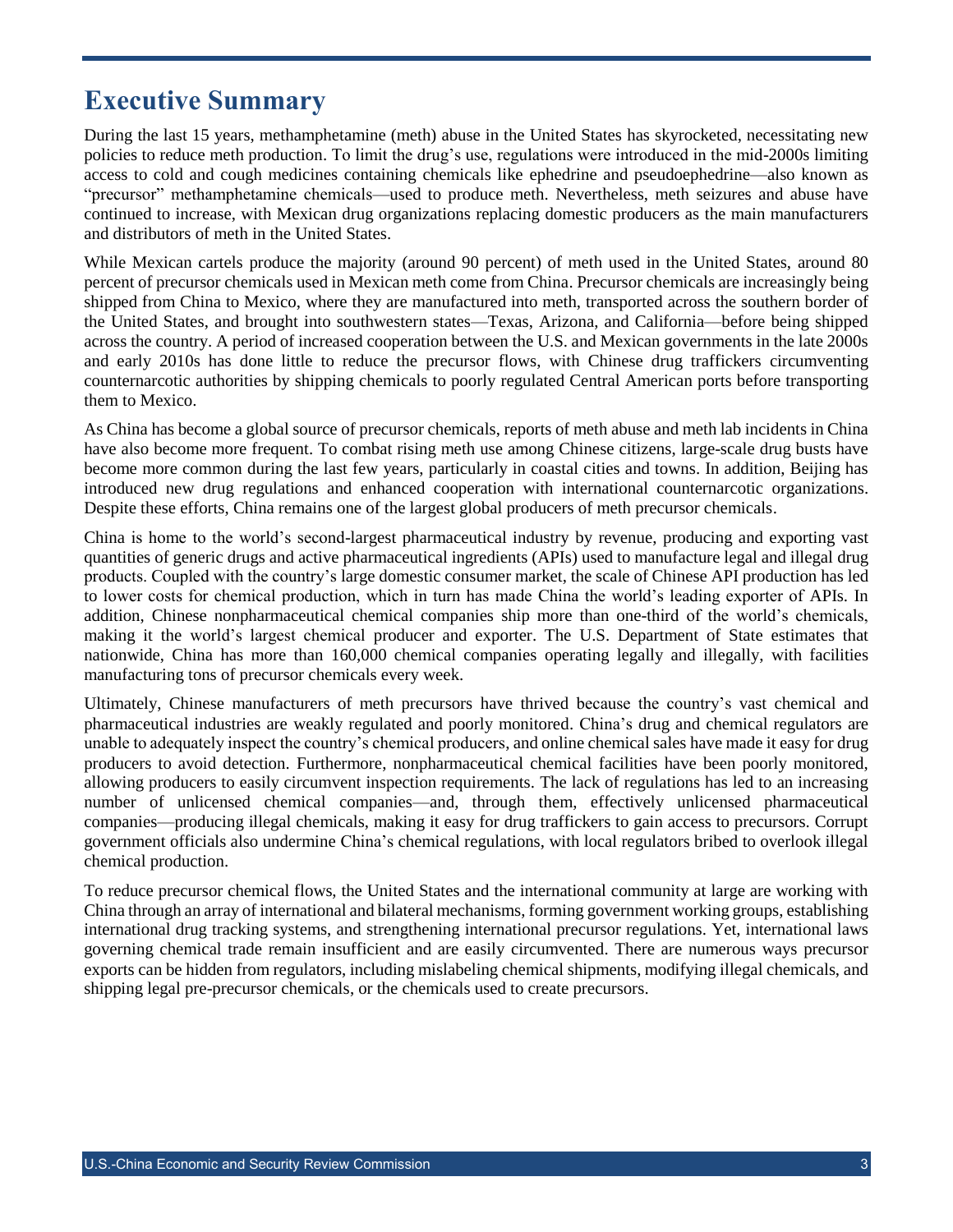#### <span id="page-3-0"></span>**History of Meth Use in the United States**

Despite crackdowns on ingredients necessary for meth production, meth abuse in the United States continues to grow. <sup>1</sup> Meth is a powerful, highly addictive Schedule II stimulant—meaning it is legally available only through a nonrefillable prescription—that drug users ingest, snort, smoke, or inject for recreational use. <sup>2</sup> Meth use increased steadily throughout the 1990s and early 2000s, with approximately 5 percent of the U.S. population ages 12 and older having used meth in their lifetime in 2004, up from 2 percent in 1994. 3 In 2004, nearly 24,000 meth laboratory incidents—instances where meth lab equipment or dumpsites were confiscated by authorities—were reported in the United States, an all-time high.<sup>4</sup> The drug's growing prominence necessitated new policies limiting access to meth precursor chemicals—like ephedrine and pseudoephedrine—found in cold and cough medicines that can be used to produce meth (for a full list of U.S. controlled precursor chemicals, see Appendix I, "Controlled Chemicals in the United States"). 5

To reduce the availability of precursor chemicals, Congress enacted the U.S. Combat Methamphetamine Epidemic Act of 2005, setting sales limits for products containing precursor chemicals and requiring these products be sold behind the counter and entered into a national log.<sup>6</sup> In 2007, a full year after the Combat Methamphetamine Epidemic Act was implemented, the number of meth lab incidents decreased by 71 percent, and meth seizures declined by 33 percent (see Figure 1).<sup>7</sup> In the following years, however, meth seizures increased, rising 78 percent between 2004 and 2014, even as the number of meth labs in the United States has declined by 61 percent over the same period.<sup>8</sup> Although meth seizures declined 30 percent year-on-year in 2014, the U.S. Department of State's *2016 International Narcotics Control Strategy Report* (INCSR) indicates meth trafficking to the United States spiked again in 2015 (although official 2015 trafficking data are not available), which typically leads to a surge in domestic meth seizures. 9





*Note:* Data for 2014 are preliminary and subject to updating.

*Source:* U.S. Drug Enforcement Administration, *Statistics and Facts*. *<http://www.dea.gov/resource-center/statistics.shtml>*.

The *2015 National Drug Threat Assessment Summary* by the U.S. Drug Enforcement Administration (DEA) concludes that while regulations on meth precursor chemicals have led to reduced U.S. meth production, increased availability of Mexico-produced meth has made Mexican drug organizations the primary manufacturers and distributors of meth in the United States.<sup>10</sup> Domestic meth labs continue to produce and distribute meth in the United States, but they operate on a much smaller scale compared to meth makers in Mexico, where the product is far cheaper and purer.<sup>11</sup> Lawrence Payne, a spokesman for the DEA, said "the days of the large-scale U.S. meth labs are pretty much gone," with Mexico "tak[ing] over production south of the border and distribution into the United States."<sup>12</sup> Increased meth seizures at the U.S.-Mexico border over the last few years appear to support Mr. Payne's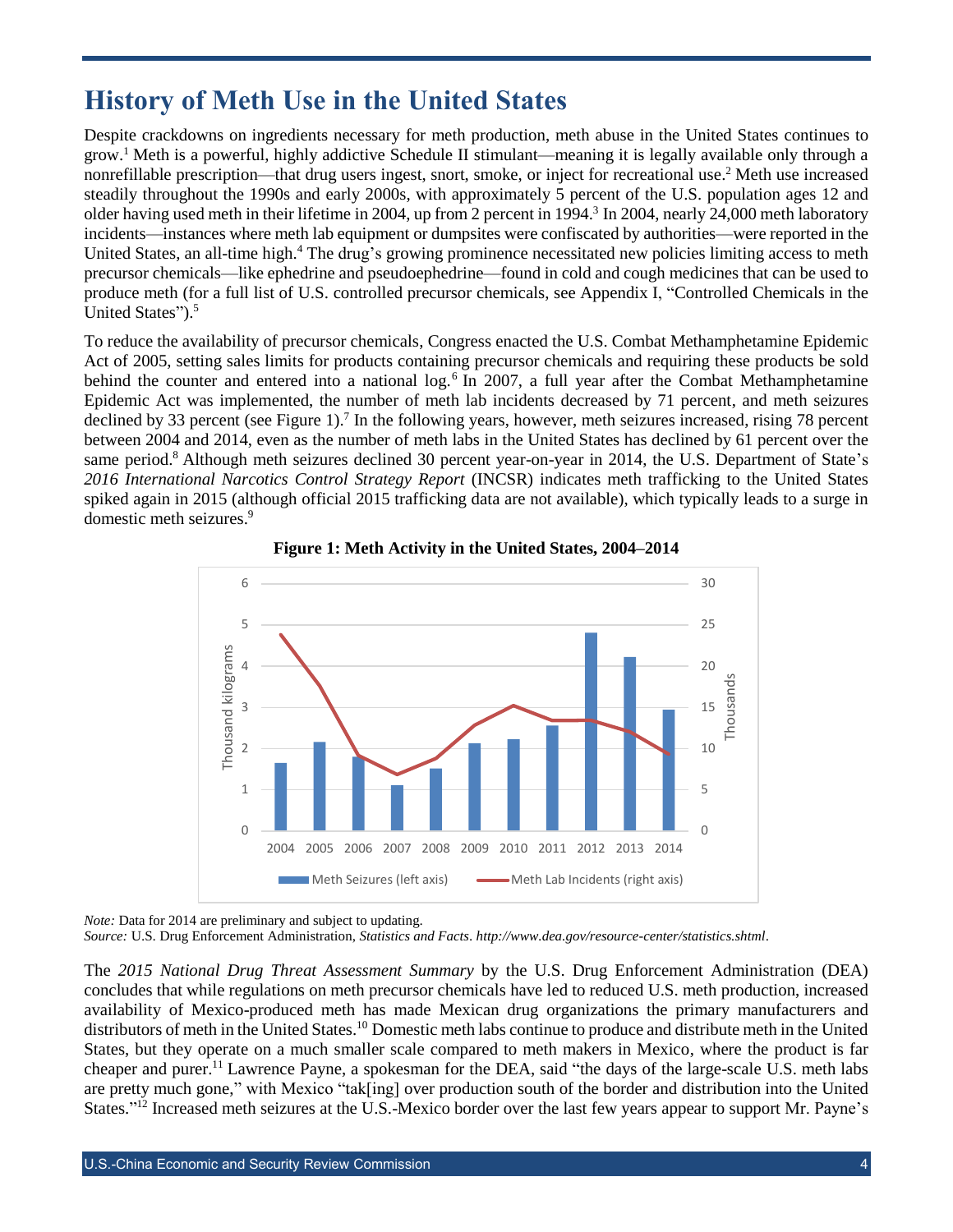assessment: the U.S. Border Patrol reported meth seizures along the southern border increased from less than 0.5 kilograms (kg) in 2005 to nearly 773 kg in 2011; authorities in San Diego also saw a 43 percent increase in meth seizures between 2013 and 2014.<sup>13</sup> According to the DEA, meth shipments of 20 kg or more are regularly seized at the southwestern U.S. border. 14

#### <span id="page-4-0"></span>**Precursor Chemical Flows from China**

While Mexican cartels produce the majority of meth used in the United States, China is the main source of meth precursor chemicals: according to the DEA, Mexico produces around 90 percent of the meth found in the United States, and 80 percent of precursor chemicals used in Mexican meth come from China.<sup>15</sup> In the 2014 INCSR, the U.S. Department of State indicated criminal syndicates in China were redirecting legal chemical shipments for illegal use, with "most precursor chemicals seized in Mexico and Central America destined for illegal production of meth … legally exported from China and diverted en route."<sup>16</sup> These claims were restated in the 2016 INCSR, which indicated China remains one of the world's top producers and exporters of precursor chemicals.<sup>17</sup> Undetected illegal precursor chemicals shipped from China are made into meth and transported to the U.S.-Mexico border, crossing over the southern border of the United States into southwestern states—Texas, Arizona, and California before being shipped across the country.<sup>18</sup>

Despite introducing more stringent regulations on precursor chemicals, Mexico remains a chief transit point for illicit Chinese chemicals. <sup>19</sup> During an interview with the Hong Kong-based newspaper *South China Morning Post*  in 2014, Jorge Guajardo, Mexico's ambassador to China from 2007 to 2013, described Chinese meth precursor exports to Mexico as "the number one issue [he] had to address" in his time as ambassador.<sup>20</sup> In 2008, new regulations went into effect limiting sales of cold medicines and other legal products containing ephedrine and pseudoephedrine in Mexico.<sup>21</sup> Despite these precautions, precursor flows into Mexico continue to increase.<sup>22</sup> Between 2009 and 2011, the volume of meth and precursor chemical seizures in Mexico increased 1,000 percent.<sup>23</sup> Most of the precursor chemicals are suspected to have originated in China.<sup>24</sup> Mexican authorities seized a record 900 tons of precursor chemicals from China in just six weeks in 2012.<sup>25</sup>

With Mexican and U.S. officials cracking down on precursor imports, Chinese chemical exporters are taking additional steps to ensure precursor shipments arrive undetected. Chinese triads—organized crime syndicates operating throughout Asia and beyond—have increased their cooperation with Mexican criminal organizations and are now the main suppliers of precursor chemicals to Mexico.<sup>26</sup> The triads work in conjunction with Mexican drug cartels, including the Sinaloa and Knights Templar cartels, to produce and transport chemicals and bypass laws and import regulations.<sup>27</sup> Chinese drug traffickers also undermine Mexico's anti-precursor regulations by transporting chemicals into Central American countries, which are vulnerable to narcotics trafficking due to their remoteness, limited infrastructure, lack of government presence, and weak law enforcement institutions (see Figure 2).<sup>28</sup> James Bosworth, CEO of the strategic advisory firm Southern Pulse, explained in an interview with Commission staff, "On top of direct covert trafficking into Mexico's Pacific ports, precursor materials from China enter ports in countries like Guatemala, Honduras, El Salvador, and Venezuela before being transported into Mexico by land and sea routes, making them difficult to detect."29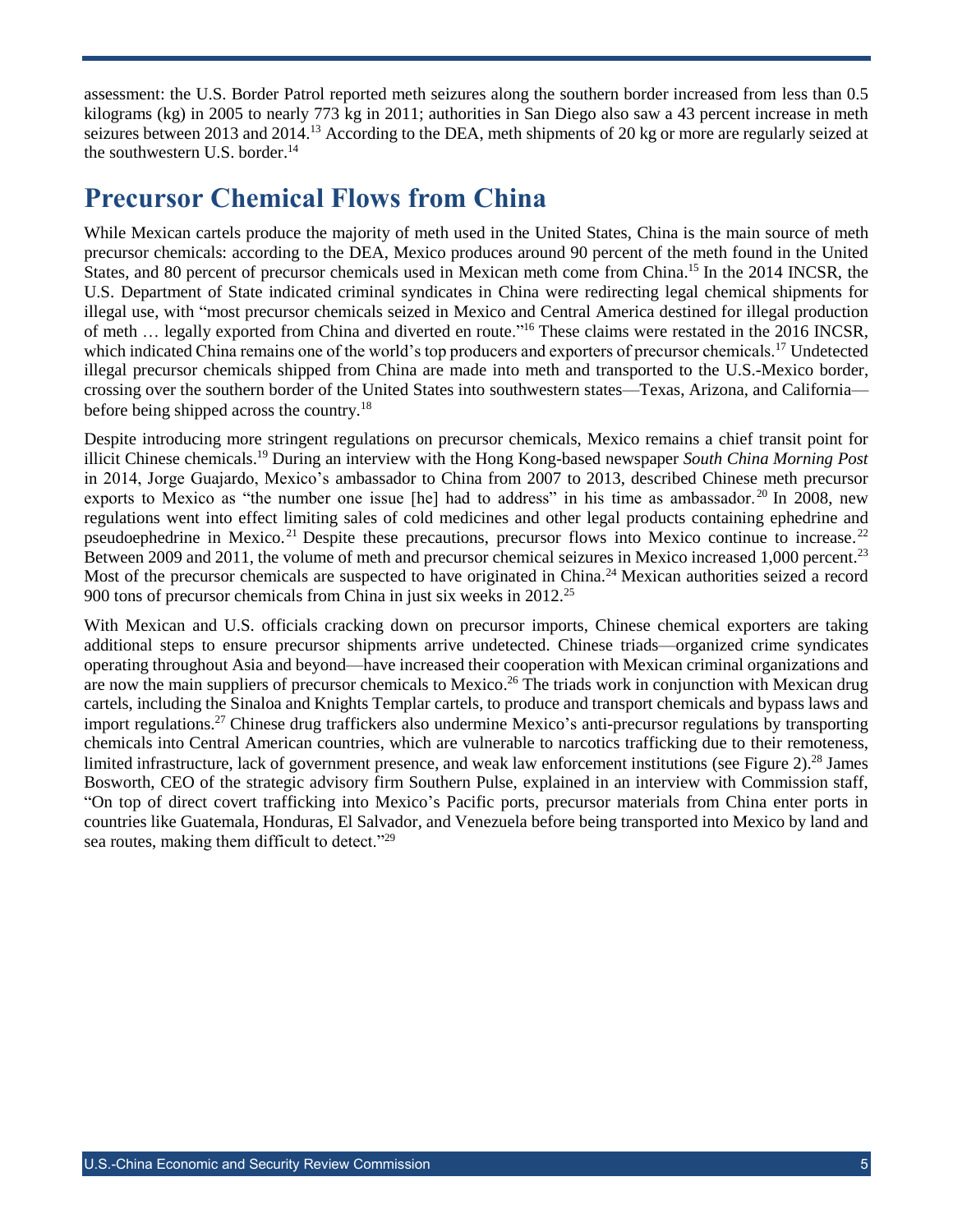

**Figure 2: How Chinese Meth Precursors Flow to the Western Hemisphere**

*Source:* United States Department of State, *2016 International Narcotics Control Strategy Report* (INCSR), March 2016. *<http://www.state.gov/documents/organization/253655.pdf>*. Created by the U.S.-China Economic and Security Review Commission.

#### <span id="page-5-0"></span>**China's Meth Problem**

While precursor exports drive a significant portion of China's meth-making market, domestic meth consumption in China has also increased dramatically over the past decade, despite efforts to crack down on producers and users.<sup>30</sup> Ten years ago, China's population of known drug abusers totaled around one million people, with 86 percent of them taking opiates like heroin and opium, while only 14 percent abused meth.<sup>31</sup> A report from China's National Narcotics Control Commission in March 2015 revealed the number of known drug users has tripled since 2005, reaching 2.95 million.<sup>32</sup> Liu Yuejin, the director of the Narcotics Control Bureau at the Ministry of Public Security, has indicated the actual number of drug addicts in China is "estimated at 13 million ... and about half are suspected of taking methamphetamine."<sup>33</sup> While the data on drug users in China remain difficult to verify, drug seizure statistics show meth use becoming more prevalent in the last 15 years. In 2001, opiate seizures outpaced all other drug seizures in China, with authorities seizing 16,000 kg of opiate drugs compared to 4,820 kg of meth.<sup>34</sup> By 2014, however, meth seizures had increased by 437 percent, with nearly 26,000 kg seized, while heroin seizures had declined by 42 percent to 9,300 kg (see Figure 3).<sup>35</sup>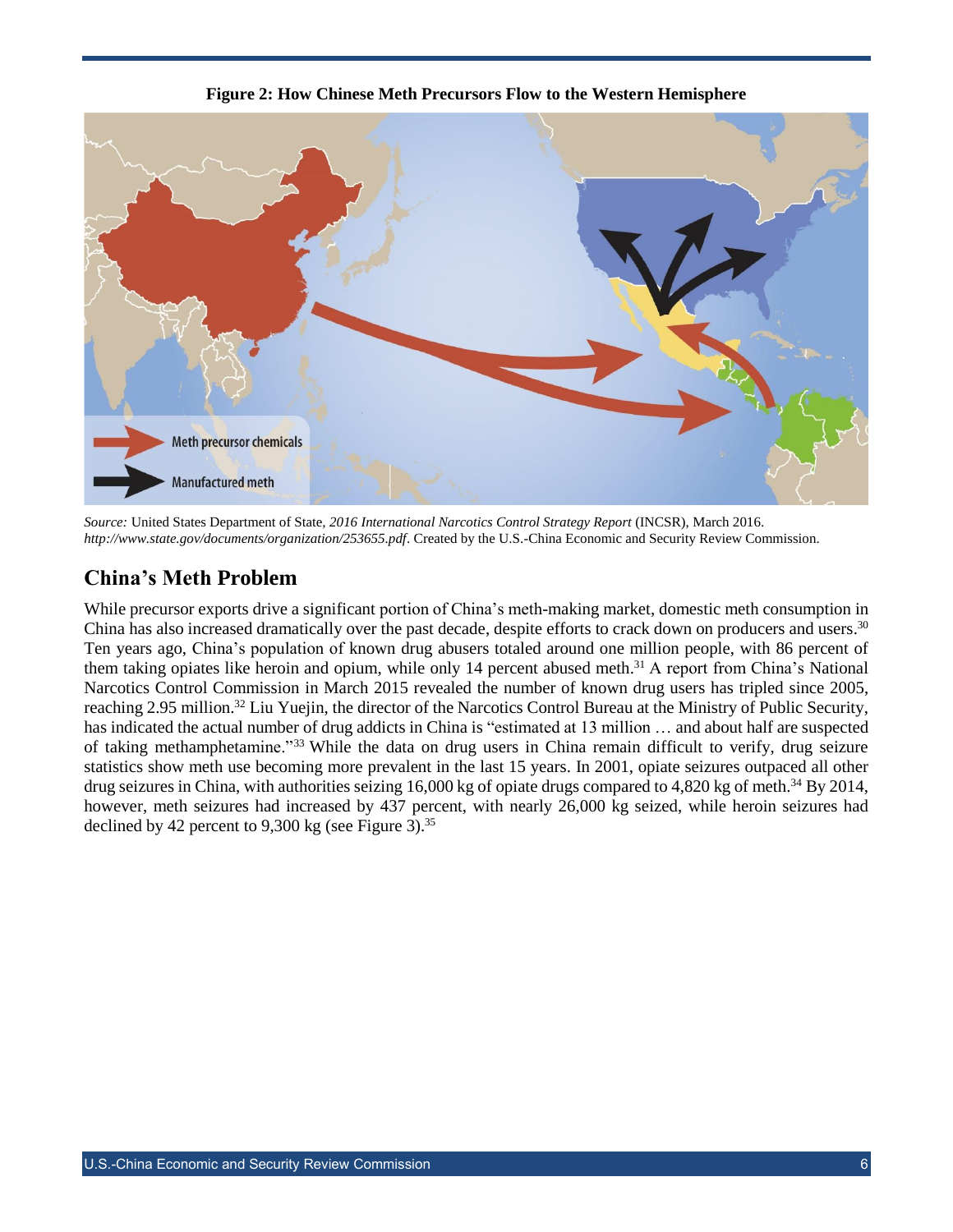

**Figure 3: Annual Drug Seizures in China, 2001–2014**

*Source:* Sheldon X. Zhang and Ko-lin Chin, "A People's War: China's Struggle to Contain Its Illicit Drug Problem," *Brookings Institution*, May 2015, 5; United States Department of State, *2016 International Narcotics Control Strategy Report* (INCSR), March 2016, 131. *<http://www.state.gov/documents/organization/253655.pdf>*.

Numerous drug busts have occurred in China in the last few years, particularly in coastal provinces. In February 2015, for instance, 2.2 kg of meth were seized and 28 people were arrested for meth production in Guangdong Province.<sup>36</sup> In January 2016, 150 kg of meth and one ton of precursor materials were seized in the city of Panyu, Guangdong.<sup>37</sup> China's largest meth seizure occurred in December 2013 when 3,000 heavily armed police raided Boshe, a small village located on China's southeast coast in Guangdong Province.<sup>38</sup> The town had become one of China's major producers of precursor chemicals and an international drug trafficking channel due to its location and developed sea and land transport infrastructure.<sup>39</sup> During the bust, police reported closing 77 separate meth labs, seizing more than three tons of meth along with 23 tons of precursor chemicals and arresting 182 people.<sup>40</sup> In all, nearly 20 percent of the villagers living in Boshe had been involved in the drug trade in some way, earning as much as ten times more through meth production than they could have as standard fishing or orchard workers.<sup>41</sup>

China has attempted to stem domestic meth production by introducing new drug regulations, more stringently enforcing existing drug laws, and cooperating with international drug combatting efforts. Amendments to China's Criminal Law in 2015, for instance, set explicit punishments for illegally producing and distributing precursor chemicals, including providing new criminal penalties for illegal drug activity.\* <sup>42</sup> China also rolled out a new electronic precursor control information system aimed at facilitating applications for chemical licenses and enhancing verification procedures for precursor operators and transactions involving precursor chemicals.<sup>43</sup> Most recently, in October 2015 China added 116 synthetic chemicals to the list of controlled chemical substances, including components necessary for the manufacture of synthetic ephedrine and pseudoephedrine. <sup>44</sup> While it is difficult to measure the impact these laws have on drug use and production in the short term, they signal Beijing's awareness of the country's growing drug problem and a willingness to address it.<sup>45</sup>

Police in China have also begun cracking down on the sale and use of meth, with the number of drug-related trials increasing by roughly 80 percent from 2007 to 2011. <sup>46</sup> In 2014, law enforcement officials investigated 145,900 drug trafficking cases resulting in 168,900 drug-related arrests—a 27 percent increase since 2012—and seized 25.9 tons of meth, up 60 percent from 2012.<sup>47</sup> In addition, police seized nearly 4,000 tons of precursor chemicals in 2014, a record 350 percent increase from 2010 levels. <sup>48</sup> In 2015, over one million drug users were arrested in China—a 20

<sup>\*</sup> Under the new law, illegal drug producers and distributors will face at least seven years in prison. Zhang Hui, "China's No.1 Drug Village Closely Watched by Police One Year after Crackdown," *Global Times*, January 7, 2016. *<http://www.globaltimes.cn/content/962374.shtml>*.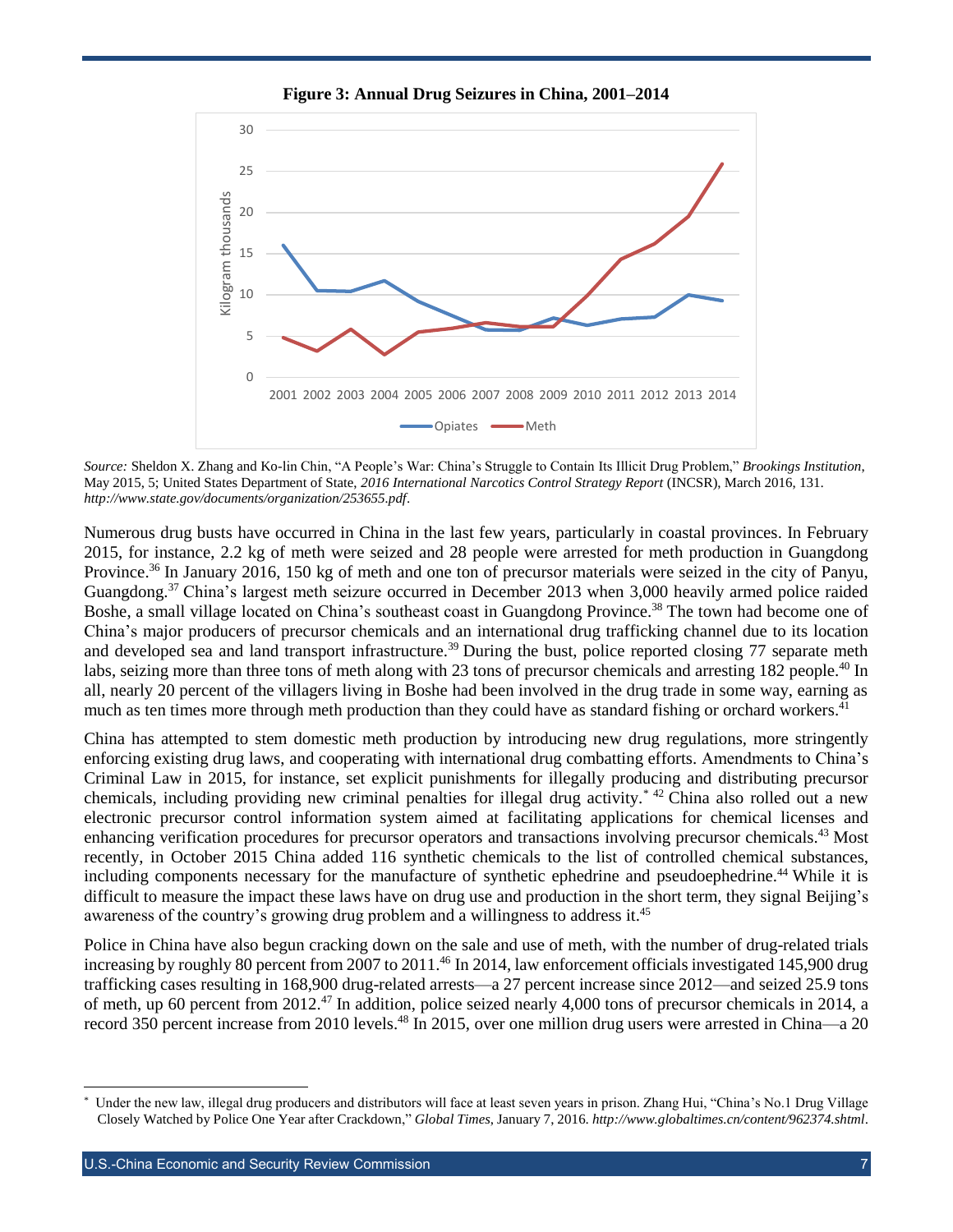percent increase year-on-year—including 776,000 meth users.<sup>49</sup> These efforts have deterred recreational drug activity in the country, yet large-scale meth production continues to increase.<sup>50</sup>

Along with efforts to combat domestic drug use, China has enhanced its cooperation with international counternarcotic organizations. China is an original signatory to the 1988 UN Convention against Illicit Traffic in Narcotic Drugs and Psychotropic Substances, which provides measures against drug trafficking and the diversion of precursor chemicals.<sup>51</sup> China also maintains bilateral counternarcotic agreements with the UN Office on Drugs and Crime (UNODC), as well as memoranda of understanding with Burma (Myanmar), Cambodia, Laos, Thailand, and Vietnam on narcotic drug control.<sup>52</sup> Through these agreements, China has sought to combat drug crimes more actively, attending various high-level dialogues on drug control and signing on to joint projects cracking down on transnational narcotics-related crimes.<sup>53</sup> In addition, China participates in a variety of international drug conferences and bilateral meetings, including the annual International Drug Enforcement Conference hosted by the DEA.<sup>54</sup> China has also increased its work with multilateral partners through organizations such as the UNODC and the UN Commission on Narcotic Drugs (UNCND)—the UN's primary narcotic drug policy-making body—to control for new chemicals like the 116 illegal synthetic compounds banned in October 2015.<sup>55</sup> However, controlling these 116 synthetic chemicals is unlikely to significantly reduce China's precursor production, with new synthetic chemicals quickly replacing banned ones in circulation.<sup>56</sup>

#### <span id="page-7-0"></span>**Scope of China's Pharmaceutical and Chemical Production**

Despite efforts to crack down on chemical production and distribution, China's drug problem continues unabated in part because the country's robust chemical and pharmaceutical industries are producing vast legal quantities of meth precursor chemicals.<sup>57</sup> Throughout the last decade, the Chinese government has prioritized pharmaceutical production as a "high value-added industry," providing export tax rebates to producers of pharmaceutical ingredients to boost exports. <sup>58</sup> Today, China's pharmaceutical market—which consists of more than 5,000 pharmaceutical companies producing legal synthetic chemicals and drugs—is the second largest in the world with a revenue of \$105 billion in 2014, although it trails far behind the United States' \$380 billion pharmaceutical industry. <sup>59</sup> China's market is still growing rapidly, with revenues increasing 15 percent on an annualized basis since 2010 and expected revenues of \$200 billion by 2020.<sup>60</sup>

Unlike the United States, which produces costly, high-value pharmaceuticals, China's pharmaceutical industry relies on mass production and export of inexpensive generic drugs and APIs.<sup>61</sup> This explains why China became the largest manufacturer of pharmaceutical ingredients in 2012 (producing around 800,000 tons of APIs) yet still took in revenues equal only to 28 percent of U.S. pharmaceutical industry revenue.<sup>62</sup> Together with the country's large domestic consumer market, the scale of API production in China has facilitated economies of scale that lower costs for chemical production.<sup>63</sup> As a result, China has become the leading global exporter of APIs, with other countries importing pharmaceutical ingredients from China to lower production costs for drugs and medicines.<sup>64</sup> A 2010 study of pharmaceutical executives by the consulting firm Axendia, for example, found 70 percent of respondents cited China as their top country source for pharmaceutical ingredients.<sup>65</sup> Although these shipments are legal, APIs and other noncontrolled pharmaceutical products can still be used for drug and precursor drug production, particularly in cases where the APIs are counterfeit or adulterated during production to make cheaper and more potent products. \* 66

In addition, China's numerous nonpharmaceutical chemical companies legally produce massive quantities of meth precursor chemicals every day.<sup>67</sup> China surpassed the United States as the world's largest chemical market in 2009, and by 2014 global chemical shipments from China reached \$1.8 billion, or 34 percent of global shipments, compared to a 15 percent share for U.S. chemical shipments.<sup>68</sup> The U.S. Department of State estimates that nationwide, China has more than 160,000 chemical companies operating legally and illegally, with facilities manufacturing tons of precursor chemicals every week. <sup>69</sup> As a result, China has become a leading producer and

l

<sup>\*</sup> For more on drug safety in Chinese pharmaceutical exports, see U.S.-China Economic and Security Review Commission, Chapter 1, Section 3, "China's Health Care Industry, Drug Safety, and Market Access for U.S. Medical Goods and Services," in *2014 Annual Report to Congress*, November 2014, 127–137.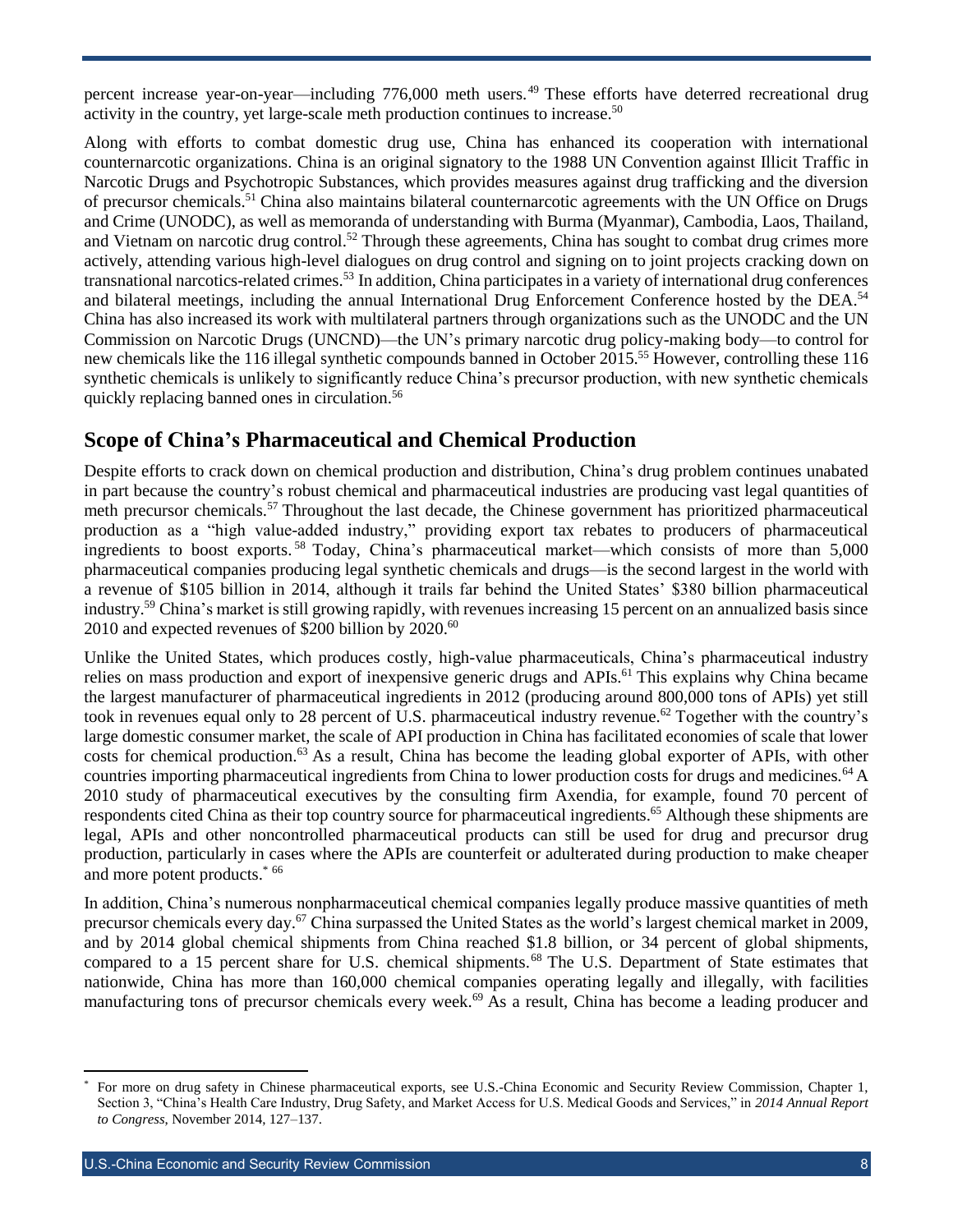exporter of precursor chemicals:<sup>70</sup> in 2014 (the last year chemical export data are available) China was the world's sixth-largest exporter of ephedrine (2,100 kg) and fifth-largest exporter of pseudoephedrine (65,678 kg).<sup>\*71</sup>

#### <span id="page-8-0"></span>**Regulations Governing Chemical Production in China**

In many cases, the precursor chemicals used to produce meth are diverted from legitimate pharmaceutical uses.<sup>72</sup> Preventing the theft and diversion of precursor chemicals necessitates coordination and cooperation among law enforcement, chemical producers, and pharmaceutical retailers.<sup>73</sup> However, China's vast chemical and pharmaceutical industries are weakly regulated and poorly monitored, making it easy for drug traffickers to divert chemicals with legitimate uses in medicine, fertilizer, and pesticides to meth and other synthetic drug production.<sup>74</sup> China controls more than 25 known precursor chemicals—including ephedrine and pseudoephedrine—which should subject these chemicals to strict production, sale, and export licensing requirements (for a full list of Chinese controlled precursor chemicals, see Appendix II, "Controlled Precursor Chemicals in China"). <sup>75</sup> In an interview with Commission staff, however, officials at the U.S. Food and Drug Administration described the complexity of the oversight of chemicals in China at the national, provincial, municipal, and local levels, and expressed concern over the difficulty of enforcing regulations of chemicals when responsibility falls under numerous jurisdictions.<sup>76</sup> In addition, regulatory loopholes and insufficient enforcement protocols allow criminals to produce unregulated precursors and divert APIs and other chemicals with legitimate uses into the production of meth and other new and dangerous synthetic drugs.<sup>77</sup>

China's fragmented governing structure has contributed to administrative problems controlling chemical production, with conflicts of interest between regulatory agencies frequently contributing to regulatory failure.<sup>78</sup> Numerous agencies are involved in regulating chemical companies, with bureaucratic infighting preventing the government from carrying out precise and effective counternarcotic operations. <sup>79</sup> China's Food and Drug Administration (CFDA), for example, is responsible for drafting laws, enforcing regulations, and conducting investigations for all food safety and drug issues.<sup>80</sup> Additionally, a State Council Leading Group on Product Quality and Food Safety coordinates government agencies in addressing major issues related to product quality and drug safety, and the National Narcotics Control Commission coordinates with relevant Chinese departments and international agencies to meet China's obligations under international drug control conventions.<sup>81</sup> An Anti-Smuggling Bureau within the General Administration of Customs is responsible for the enforcement of China's drug control laws at seaports, airports, and land border checkpoints; the Ministry of Chemical Industry, Ministry of Agriculture, and Ministry of Commerce—along with the General Administration of Quality Supervision, Inspection, and Quarantine—play roles in the inspection, licensing, and export of pharmaceutical products, including precursor chemicals and APIs. 82

Deficient local drug inspection and enforcement capabilities are another limitation of China's chemical regulations.<sup>83</sup> China is home to approximately 400,000 retail pharmacy shops legally selling products containing ephedrine and pseudoephedrine and other precursor chemicals, in addition to the 160,000 precursor production plants and 5,000 pharmaceutical companies.<sup>84</sup> Because regulators are not able to adequately inspect all chemical production and distribution facilities, precursor chemical producers easily avoid detection by migrating to jurisdictions with less vigilant drug enforcement.<sup>85</sup> Chinese law enforcement personnel are mainly concentrated in urban centers, leading to increased drug activity in rural areas and poorer communities.<sup>86</sup> Meanwhile, online API and precursor sales remain extremely covert in China and are difficult for law enforcement authorities to identify, allowing drug producers to collect payments and deliver chemicals without detection. <sup>87</sup> In a 2015 *New York Times* investigation into China's unbridled online drug market, a UN official explained that China has "an enormous chemical industry and … doesn't have the capacity to monitor and control it."<sup>88</sup>

China's regulations governing nonpharmaceutical chemical production are also limited and easy to bypass.<sup>89</sup> In 2011, the CFDA published new drug manufacturing practices, which were viewed as a significant step toward improving inspection and oversight procedures. <sup>90</sup> However, due to a regulatory loophole that left Chinese chemical companies out of the CFDA's jurisdiction, Chinese chemical production facilities—even those making pharmaceutical components and APIs—were registered as nonpharmaceutical companies with the state, leaving

<sup>\*</sup> Export figures do not include illicit trafficking and production of ephedrine and pseudoephedrine. United States Department of State, *2014 International Narcotics Control Strategy Report* (INCSR), March 2014. *[http://www.state.gov/j/inl/rls/nrcrpt/2014/vol1/223176.htm.](http://www.state.gov/j/inl/rls/nrcrpt/2014/vol1/223176.htm)*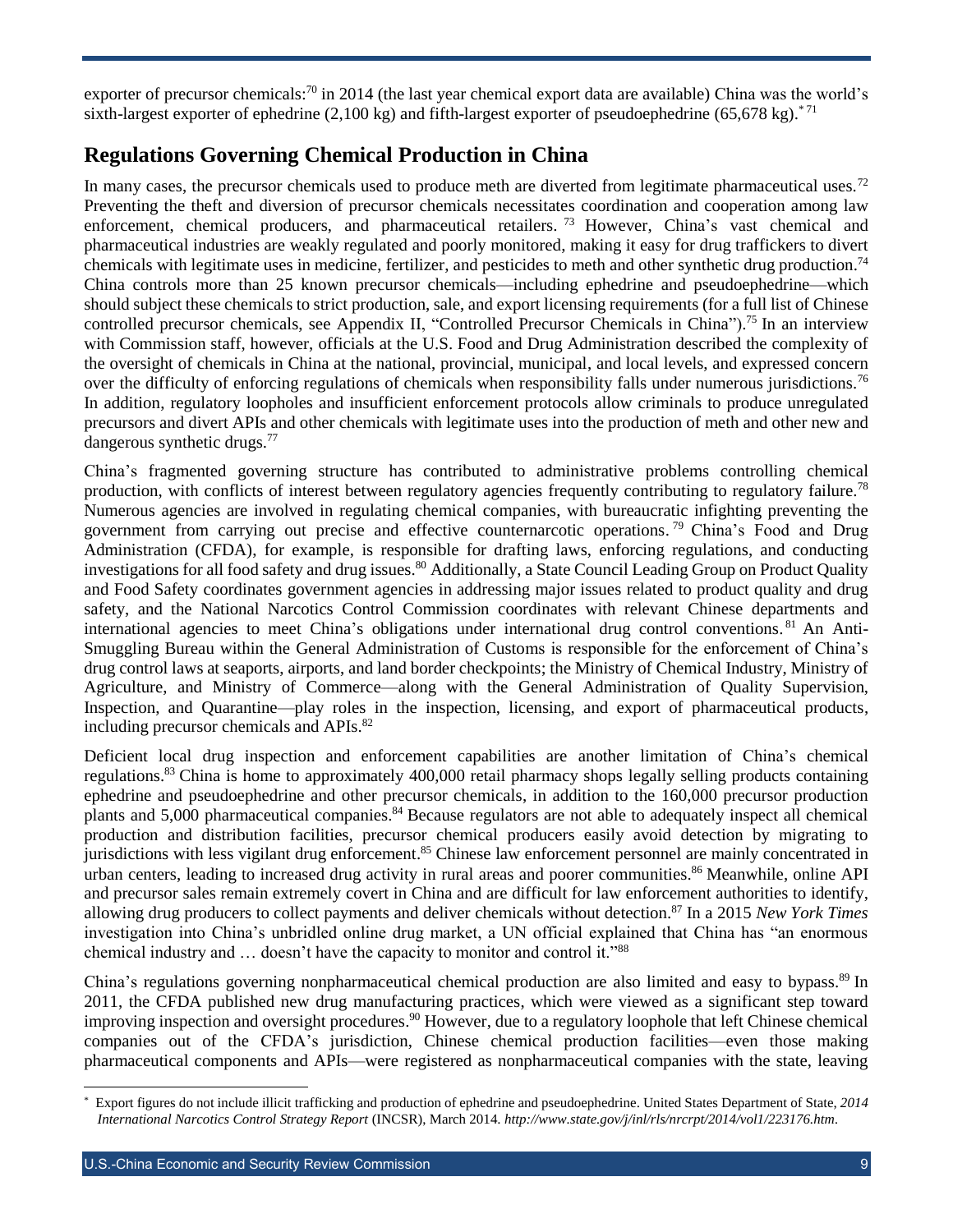them in a gray area of regulation free from inspection requirements and other certification systems.<sup>91</sup> In an interview in 2007, Yan Jiangying, the former deputy director of policy and regulation at the CFDA, revealed the CFDA had "never investigated a chemical company," because "we don't have jurisdiction [to do so]."<sup>92</sup> The loophole was not closed until 2014, when China's State Administration of Work Safety implemented new regulations on the management of precursor chemicals to strengthen oversight on nonpharmaceutical businesses, including enforcing stricter licensing requirements.<sup>93</sup> It is unclear, however, if the new regulations have sufficiently addressed the issue.

In addition, inadequate regulations on chemical companies have led to a large number of unlicensed chemical companies operating in China.<sup>94</sup> Many of China's chemical production facilities are described as "semi-legitimate" producers, which are allowed to make chemicals but unlicensed to sell them to pharmaceutical companies. <sup>95</sup> Instead, semi-legitimate chemical companies churn out massive quantities of product to sell in bulk to licensed chemicals manufacturers as compounds for pharmaceuticals.<sup>96</sup> The operations of semi-legitimate chemical companies are difficult to investigate because they sell to other businesses—many of which operate with little-to-no government oversight and regulation—and not to the general public.<sup>97</sup> Through these unlicensed chemical companies, drug traffickers can easily gain access to precursor chemicals.<sup>98</sup>

Pharmaceutical companies also take advantage of the lack of oversight on chemical companies, creating "show and shadow factories" whereby the company registered with the Chinese government and inspected by the CFDA is not where the chemicals are produced.<sup>99</sup> To get around CFDA regulations, pharmaceutical firms will buy a token amount of chemicals from certified suppliers to pass inspection, while using unlicensed facilities to produce a majority of their products, including precursor chemicals.<sup>100</sup> Thus, not only are pharmaceutical ingredients manufactured by China's chemical companies not really inspected or certified for pharmaceutical use, but also their production of precursor chemicals far exceeds limits imposed by regulators.<sup>101</sup> In 2007, Wang Siqing, the managing director of a pharmaceutical company in China, estimated uncertified chemical companies make half the active pharmaceutical ingredients sold in China, with most exports from unregulated companies going to Africa or South America.<sup>102</sup> Although China has begun more stringently enforcing regulations governing pharmaceutical production in recent years, FDA officials still "routinely come across shadow facilities" when conducting inspections of Chinese pharmaceutical companies. 103

#### **Beyond Meth: China's Fentanyl Production**

In addition to producing meth precursor chemicals, China exports other synthetic drug precursors, including compounds necessary for the manufacture of fentanyl and fentanyl-like substances. Fentanyl, a Schedule II drug, is a powerful synthetic opiate painkiller similar to morphine but 100 times more potent.<sup>104</sup> U.S. health and law enforcement officials have seen a recent spike in fentanyl-related deaths, with a recent report from the Centers for Disease Control and Prevention indicating deaths from overdoses of illicitly manufactured fentanyl and synthetic opioid pain relievers increased 80 percent year-on-year in 2014. <sup>105</sup> According to drug investigators, Chinese suppliers are providing both raw fentanyl and the machinery necessary for fentanyl production.<sup>106</sup> Like meth, fentanyl and fentanyl-like products are made in Mexico from Chinese chemicals before being transported to the United States.<sup>107</sup>

Fentanyl and many of its analogs are now controlled in China as part of the 116 new banned chemicals announced in October 2015.<sup>108</sup> Recently, Chinese manufacturers started producing and openly selling a new form of the drug in China, called furanyl fentanyl.<sup>109</sup> Because of its modified chemical structure, the substance is not currently controlled in the United States or China.<sup>110</sup> The DEA is working to add furanyl fentanyl to the U.S. list of controlled substances and pressuring China to include the drug in its list of banned synthetic chemicals.<sup>111</sup> Counternarcotic experts warn banning the chemical is not enough, however, and will lead to the creation of a new synthetic substance, much as banning fentanyl resulted in the spread of furanyl fentanyl.<sup>112</sup>

Legislation has already been passed at the state level to strengthen U.S. anti-trafficking laws as they relate to fentanyl. In February 2016, Massachusetts enacted a law making the trafficking of fentanyl a crime and increasing the penalty for fentanyl possession and distribution from ten to 20 years.<sup>113</sup> Although the trafficking of other drugs, including heroin, marijuana, and cocaine, was already criminalized, the state did not have similar laws for fentanyl.<sup>114</sup>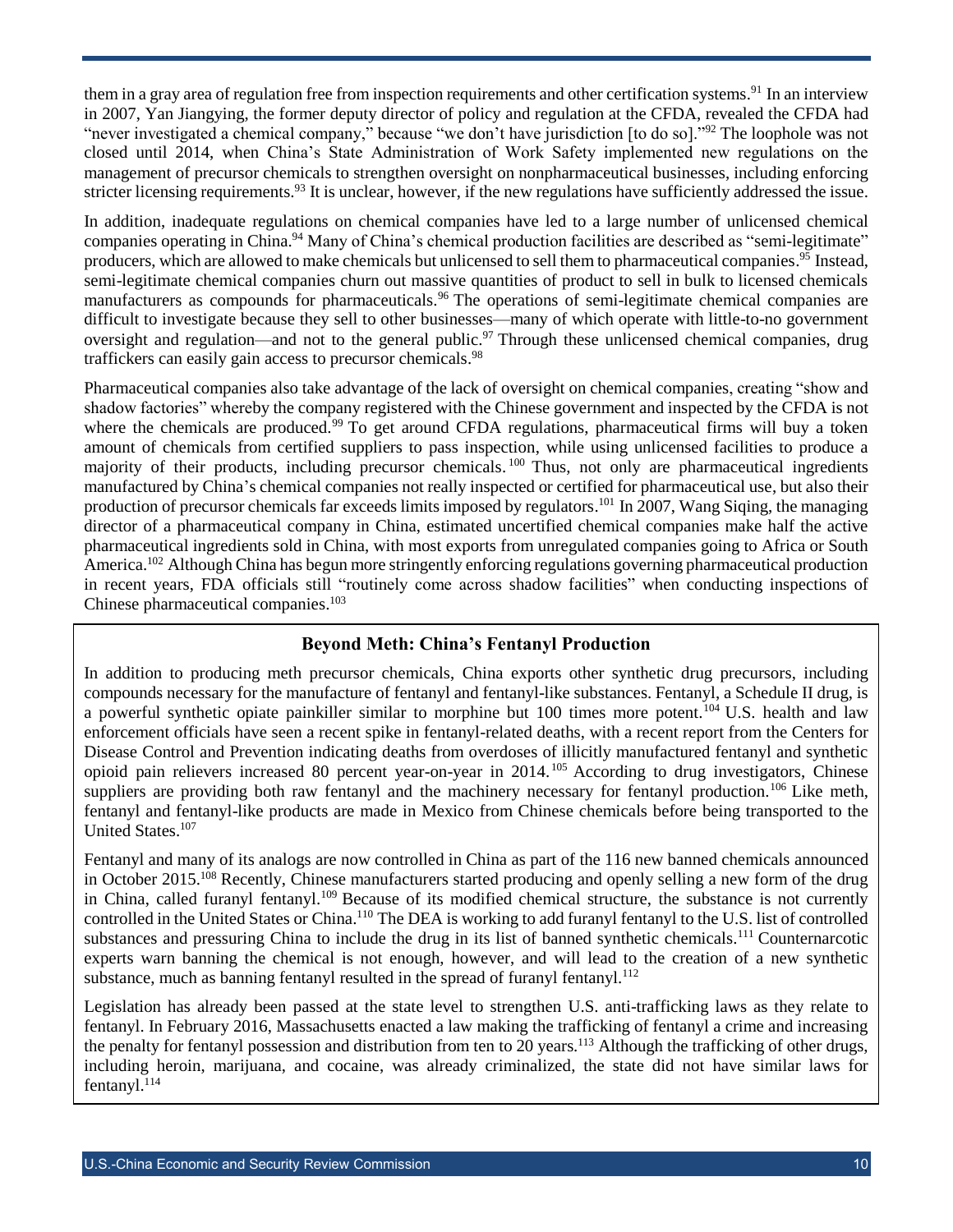Along with shortfalls in Chinese regulations governing precursor production, anecdotal evidence suggests corrupt government officials actively undermine chemical production regulations. <sup>115</sup> A 2002 report by the *Washington Post* revealed that Chinese military leaders were participating in counterfeit and illegal chemical trade, with military trucks being used to transport pharmaceuticals for unlicensed chemical production. <sup>116</sup> This behavior was tolerated by officials, with corrupt politicians paid off to not inspect manufacturing facilities or conduct drug quality assessments.<sup>117</sup> As recently as 2008, local government officials in Guangdong Province, a meth-making hub in China, were caught encouraging farmers to illegally grow plants that produce a natural source of ephedrine for meth production.<sup>118</sup> In the last few years, however, Beijing has begun cracking down on local government corruption, expelling 41 officials from Yunnan Province for drug use in 2014.<sup>119</sup> Still, officials are susceptible to bribery from drug producers, particularly in localities where regulators are underpaid and overloaded with applications.<sup>120</sup>

### <span id="page-10-0"></span>**U.S. Efforts to Address Precursor Chemical Flows from China**

Although the majority of meth sold in the United States is made with precursor chemicals originating in China, these precursors do not enter the United States directly. Rather, they are transported via a network of land and sea routes to Central America.<sup>121</sup> This considerably complicates U.S. counternarcotic efforts. In many cases, precursor chemicals are shipped openly and legally because they are not controlled in China or in the destination country.<sup>122</sup> Therefore, precursor chemical flows cannot be reduced through U.S.-China bilateral efforts alone, but also require cooperation with Central American countries.<sup>123</sup>

To reduce precursor chemical flows, the United States and the international community at large have intensified counternarcotic cooperation efforts with China. The U.S.-China Joint Liaison Group, for instance, which convened its 14th annual meeting in October 2015, seeks to address global law enforcement concerns shared by the United States and China, including controlling precursor chemical flows and cooperating on trends in drug abuse and trafficking.<sup>124</sup> The DEA and the Narcotics Control Bureau of China are also parties to the Bilateral Drug Intelligence Working Group, which brings legal and law enforcement experts together to share drug trafficking information and discuss new avenues for antidrug cooperation. <sup>125</sup> In addition, the U.S. Pacific Command's (PACOM) Joint Interagency Task Force-West (JIATFW) works with Department of Defense counternarcotic authorities to open new avenues of cooperation with Chinese officials, providing training and other support to combat drug trafficking. <sup>126</sup> Admiral Harry Harris, the commander of PACOM, said JIATFW's efforts "show promise in improving communication, cooperation, and information sharing on significant criminal enterprises operating in the U.S. and China."<sup>127</sup>

International tracking systems like the Pre-Export Notification (PEN) system and Precursors Incident Communication System (PICS) can also be used to identify suspicious transactions in international trade.<sup>128</sup> The PEN system was created under the 1988 UN Convention against Illicit Traffic in Narcotic Drugs and Psychotropic Substances, and is used by 150 UN member states and territories—including China—to provide clearance for chemical shipments and acknowledge receipt of precursor chemical exports.<sup>129</sup> PICS is an online tool developed in 2012 by the U.S. Bureau of International Narcotics and Law Enforcement Affairs (INL) to enhance real-time communication and information sharing between national authorities on precursor incidents. <sup>130</sup> These communication tools have fostered coordination among competent national authorities, with PICS, for example, used to share intelligence on more than 800 instances of chemical trafficking since 2012 (for a full list of UN controlled chemicals, see Appendix III, "Controlled Chemicals under 1988 UN Convention against Illicit Traffic in Narcotic Drugs and Psychotropic Substances").<sup>\* 131</sup>

Enhanced chemical regulations and streamlined emergency scheduling† protocols enable U.S. law enforcement officials to limit shipments of new or modified chemicals. In May 2016, the president signed the Transnational Drug Trafficking Act into law, lowering the threshold for prosecuting extraterritorial drug traffickers to include individuals with "reasonable cause to believe" that their illegal drugs will be trafficked into the United States.<sup>132</sup>

<sup>\*</sup> As of November 1, 2014, China had accessed the PICS database over 50 times. UN International Narcotics Control Board, "Precursors and Chemicals Frequently Used in the Illicit Manufacture of Narcotic Drugs and Psychotropic Substances," March 2015, 15.

<sup>†</sup> Emergency scheduling introduces temporary restrictions on a chemical while a final decision is made on whether to permanently control the substance. Jonathan P. Caulkins and Carolyn Coulson, "To Schedule or Not to Schedule: How Well Do We Decide?" *Journal of Global Drug Policy and Practice* 205:20 (December 2010): 11.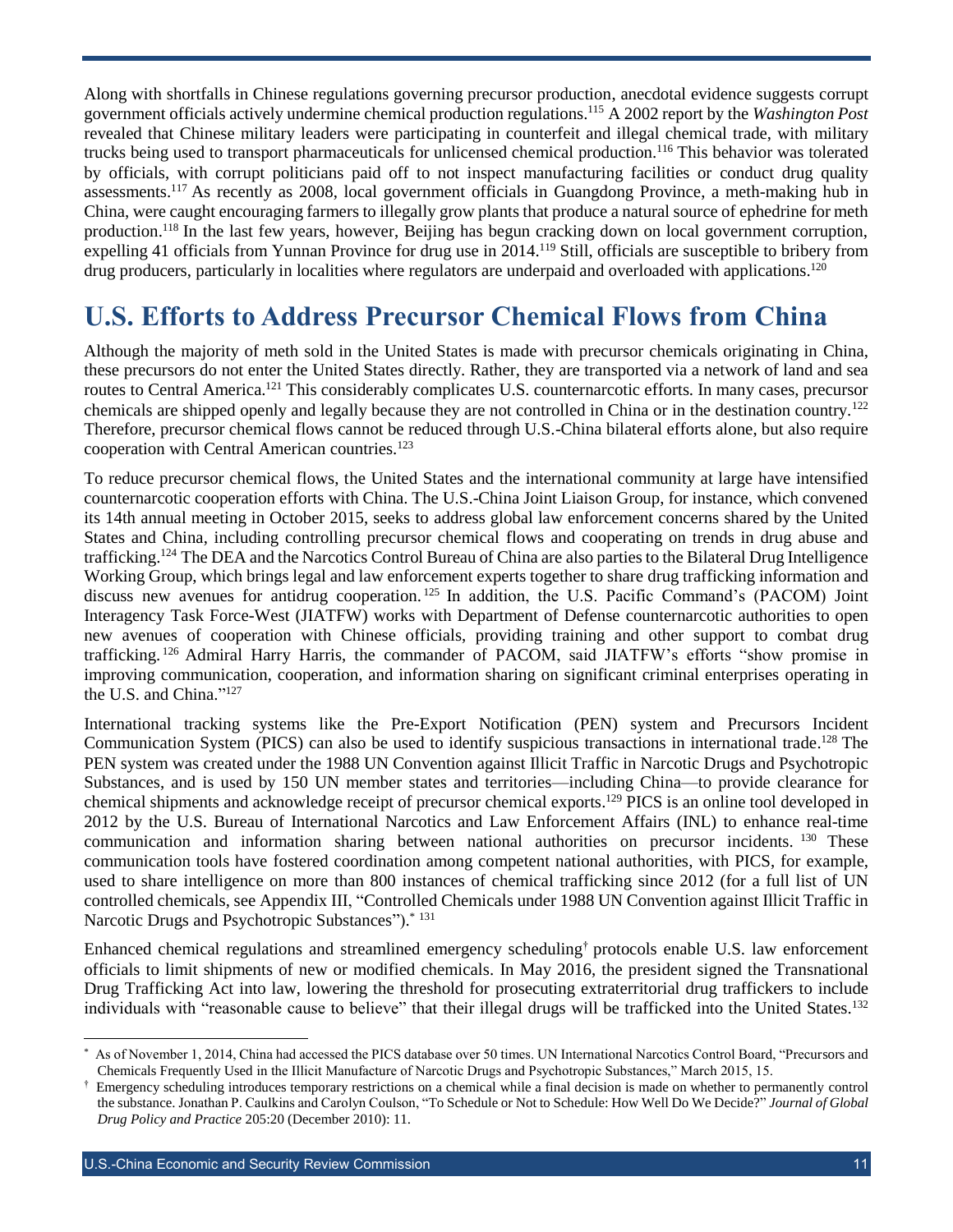Additionally, the Synthetic Drug Abuse Prevention Act (signed into law in 2012) banned more than 20 chemical compounds used in synthetic drugs, doubled the review period for emergency scheduled substances from 18 to 36 months, and expanded the DEA's emergency scheduling authority to allow the DEA to more quickly ban new chemicals. <sup>133</sup> Between May 2012 and February 2014, the DEA emergency scheduled more than 20 chemicals deemed to present an imminent hazard to public safety and significantly reduced the number of harmful chemicals in the United States.<sup>134</sup> In its 2012 annual report, the UN International Narcotics Control Board praised international efforts to streamline emergency scheduling procedures, stating that they have been "highly effective in ensuring that the public is not unnecessarily put at risk before a comprehensive evaluation of [a] substance can be undertaken by national authorities."<sup>135</sup>

The United States also supports efforts to develop and strengthen international precursor laws and regulations in compliance with international drug control treaties. The INL, for instance, manages and funds international counternarcotic training programs, which focus on increasing cooperation and improving the technical skills of foreign drug law enforcement personnel.<sup>136</sup> U.S. counternarcotic efforts consist of both general law enforcement training and specialized training for mid-level managers in police and other law enforcement agencies around the globe.<sup>137</sup> However, the INL does not have a representative in Beijing and does not provide funding for counternarcotic efforts in China.<sup>138</sup> Instead, the Department of State and DEA combat Chinese drug trafficking organizations by providing investigative assistance to foreign governments—particularly in Central America—and helping to develop more effective international drug control laws and regulations.<sup>139</sup>

While the INL has no direct funding projects in China or East Asia to reduce drug-related activity, the United States has funded programs to cut off chemical flows into Central America, including dedicating \$1.15 billion between 2008 and 2015 to the Central America Regional Security Initiative (CARSI).<sup>140</sup> Nearly 66 percent of CARSI's funding was given to the International Narcotics Control and Law Enforcement foreign aid account, helping Central American governments build law enforcement institutions to counter transnational crime—including narcotics and create transparent and accountable public institutions.<sup>141</sup> The DEA's Sensitive Investigative Unit (SIU), authorized by Congress in fiscal year (FY) 1997, also conducts field operations in Central American countries designated by Congress, identifying and training DEA foreign counterparts in counternarcotic investigations.<sup>142</sup> According to the United States Department of Justice, the SIU program has "unquestionably enhanced DEA's ability to fight drug trafficking on a global scale."<sup>143</sup> Despite increasing levels of trafficking activity in China, Congress has not designated China as a specific SIU location, and thus there are no units currently operating in the country. 144

### <span id="page-11-0"></span>**Limitations of Counternarcotic Regulations**

U.S. efforts to reduce international narcotic and drug trafficking remain insufficiently equipped to reduce shipments of precursor chemicals from China. The numerous ways precursor exports can be hidden include:

- *Mislabeling:* Mislabeling shipments of precursor chemicals is one way Chinese drug traffickers avoid detection by U.S. and foreign authorities.<sup>145</sup> According to members of the team at JIATFW, "As international authorities have intensified efforts to identify and seize illegal precursor shipments, drug traffickers have begun mislabeling chemical shipments with greater frequency. As mislabeling increases, so do the challenges for law enforcement and customs officers in identifying these shipments."<sup>146</sup>
- *Modifying Chemicals:* Precursors can also be chemically modified, making them technically legal and permissible to export.<sup>147</sup> These modified chemicals contain compounds similar to banned precursors and are designed to mimic their use, but are not included on the UN or U.S. lists of banned chemicals.<sup>148</sup> Because PICS and the PEN system can only identify chemicals controlled by the UN and United States, new or modified chemicals are not flagged.<sup>149</sup> In addition, DEA officials told Commission staff that hundreds of different chemical combinations can be used to produce drug precursor chemicals, making it difficult for regulatory authorities to keep up.<sup>150</sup>
- *Shipping Pre-Precursor Chemicals:* As precursor chemicals have become more difficult to ship undetected, Chinese drug traffickers have begun transporting pre-precursors, or the chemicals used to create precursors. <sup>151</sup> By shipping noncontrolled pre-precursor chemicals—including APAAN (alpha-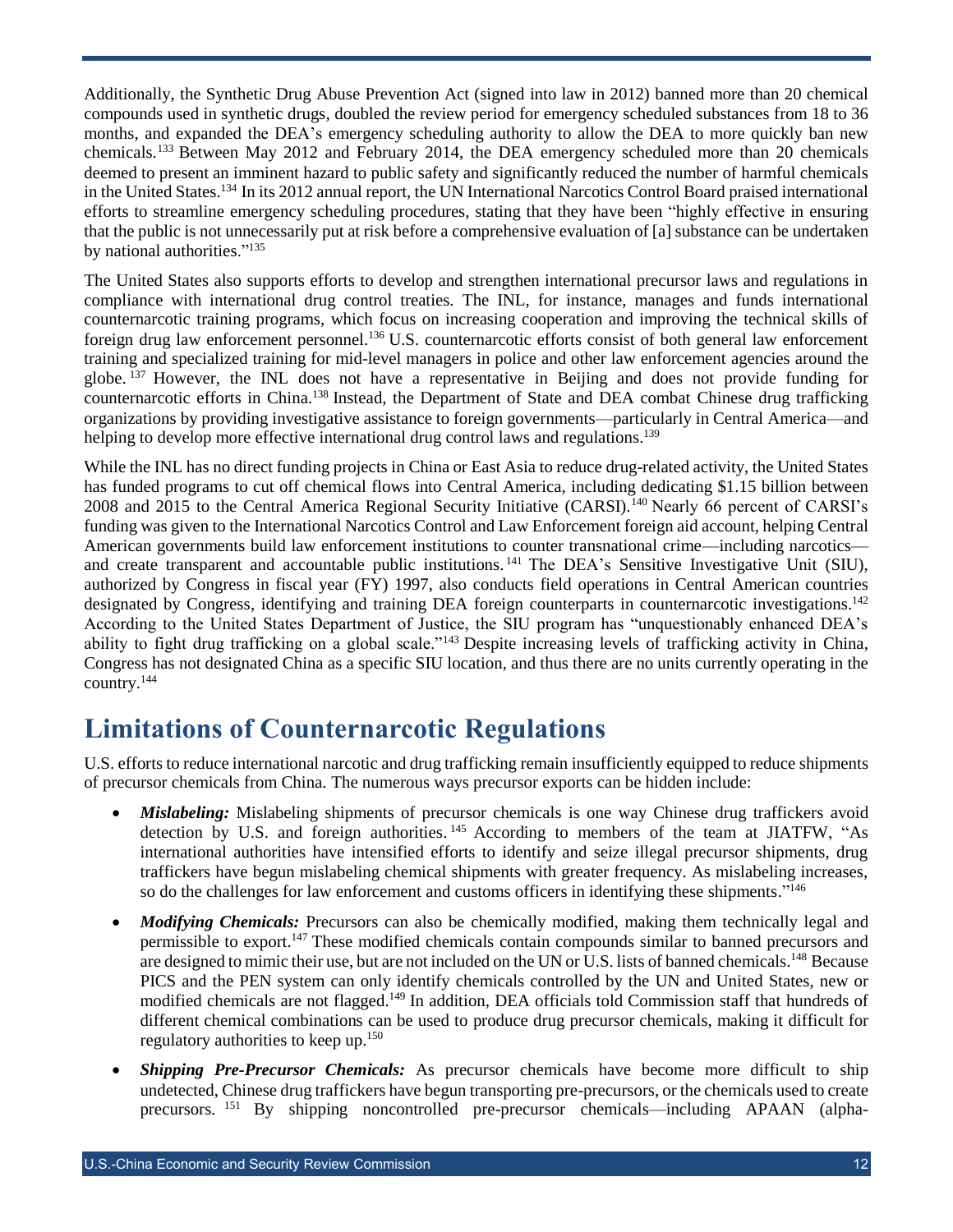phenylacetoacetonitrile), benzaldehyde, and nitroethane, among others—traffickers are able to avoid detection.<sup>152</sup> Like modified chemicals, many pre-precursors are legal, and so are not flagged by PICS or the PEN system.<sup>153</sup>

- *Insufficient Partner Country Counternarcotic Capabilities:* Many Central American countries still lack the institutional and regulatory capabilities to identify and seize illegal precursor chemical shipments.<sup>154</sup> Chinese drug traffickers take advantage of these weaknesses in global counternarcotic operations, sending precursor chemicals to countries where the chances of detection and seizure are lower. <sup>155</sup> When precursors are detected, Central American governments often lack proper means for storage and disposal, instead holding the chemicals in ports and warehouses that can result in environmental degradation.<sup>156</sup>
- *Illegal Activity:* Because they are illicit, drug shipments facilitated by criminal organizations limit the effectiveness of the PICS and the PEN system, customs and port authority inspections, and other regulations governing precursor flows. Transnational criminal organization operatives typically use large, illegally operated boats to smuggle precursor chemicals from China to ports in Central America and Mexico, where organized crime groups pick up the chemicals and transport them in SUVs and trucks to meth labs.<sup>157</sup> These operations—commonly carried out by Chinese triads and Central American drug cartels—circumvent the counternarcotic regime currently in place.<sup>158</sup>

### <span id="page-12-0"></span>**Considerations for Congress**

Although chemical production is difficult to measure in China's opaque pharmaceutical and chemical industries, China is clearly one of the world's largest manufacturers of precursor chemicals.<sup>159</sup> China has made efforts to reduce its domestic meth production and curb the export of precursor chemicals, yet the country's vast pharmaceutical and chemical industries remain largely unregulated. As a result, meth precursor chemical flows—along with other dangerous synthetic drugs—from China into the Western Hemisphere continue to increase, contributing to a growing drug problem in the United States.

The onus to reduce China's meth precursor chemical production lies largely on Beijing. The increasing frequency of drug raids in meth-producing towns like Boshe, along with the implementation of new antinarcotic regulations, indicate the Chinese government is aware of this growing drug problem and willing to address the issue. To reduce the prevalence of meth—both in China and around the world—Chinese leaders should continue to address shortfalls in existing chemical regulations and implement new requirements for chemical production.

The United States and other foreign nations also bear responsibility for enhancing international regulations governing chemical shipments and drug trafficking. Countries have attempted to reduce precursor imports through stricter chemical regulations, with the U.S. and Mexican governments both restricting sales of products containing precursor chemicals. Drug producers have several methods for avoiding detection by local and international authorities and circumventing Chinese and international antidrug regulations, including mislabeling chemical shipments, modifying illegal chemicals, and shipping legal pre-precursor chemicals.

To reduce precursor chemical flows from China into the Western Hemisphere, Congress should consider the following questions:

#### **How can Congress encourage China to improve its chemical production regulations?**

Congress should encourage future administrations to work with Beijing to centralize its drug authorities and coordinate more closely with the DEA and U.S. FDA. Giving one agency like the CFDA sole authority over pharmaceutical and chemical production in China would formalize inspection practices, allow for better distribution of counternarcotic resources, and simplify coordination and communication efforts between Chinese regulators and their counterparts in the United States. Along with encouraging an increased role for the CFDA, establishing more frequent communication between U.S. and Chinese drug regulators could increase awareness of suspected drug shipments, leading to more seizures and reduced precursor flows.

**How should Congress recommend China reform laws governing precursor chemical production?**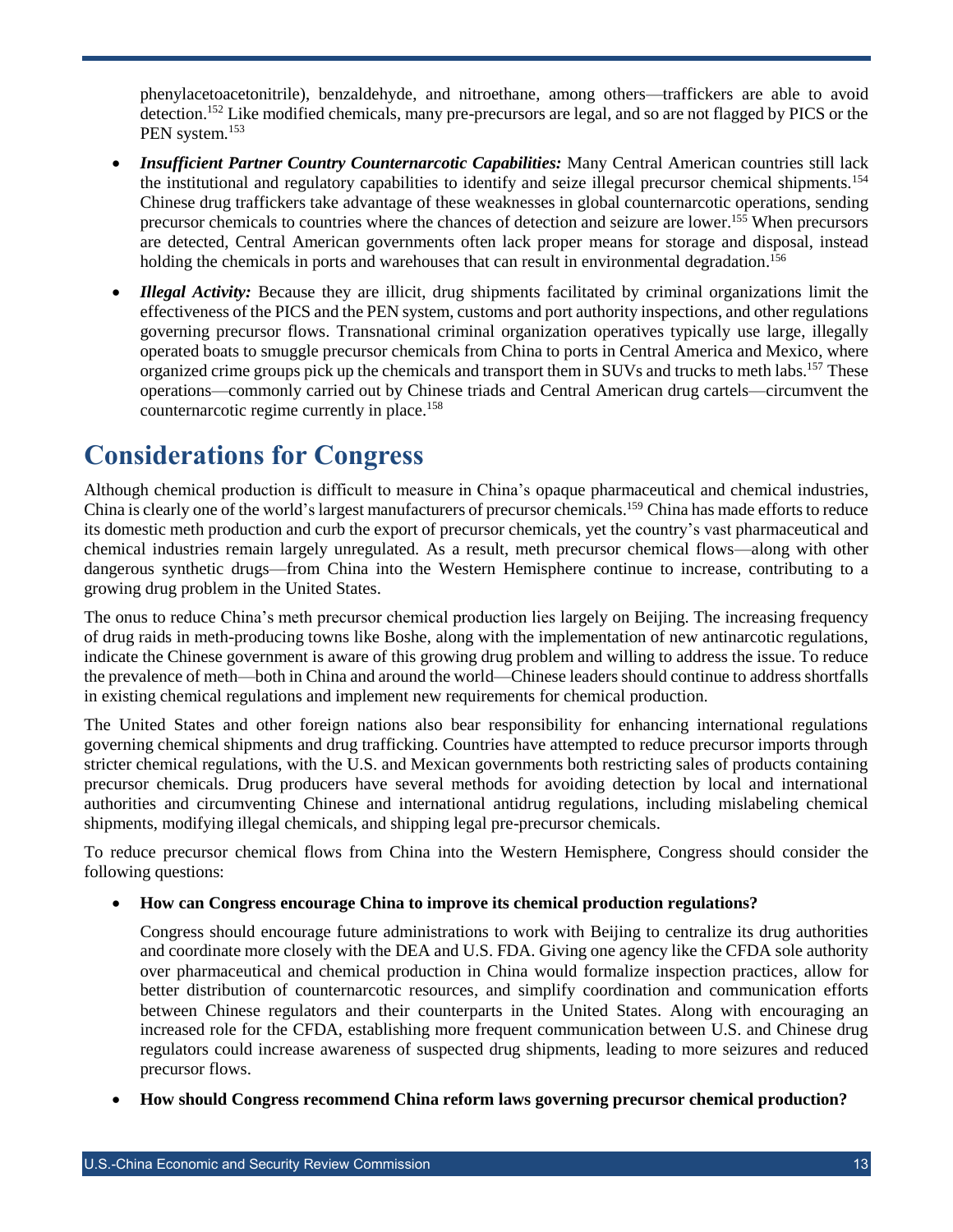Congress should encourage future administrations to pressure Beijing to revise its laws governing chemical exports. Currently, Chinese law enforcement lacks the authority to crack down on meth precursor production because many of the chemicals are not controlled in China. To enhance Chinese law enforcement's ability to enforce precursor restrictions, Beijing should adopt new regulations making it illegal to knowingly ship a substance that is illegal in the destination country. Additionally, Beijing should add additional meth precursor chemicals to its list of controlled substances.

#### **How can global communication networks be enhanced?**

Congress should recommend that the U.S. Department of State's Bureau of International Narcotics and Law Enforcement Affairs send a team to Beijing to cooperate directly with Chinese law enforcement on counternarcotic issues. Increased communication with antidrug counterparts in Central America and Asia with the United States acting as a facilitator for these discussions—could significantly reduce drug traffickers' ability to circumvent regulations and facilitate illegal precursor flows.

#### **How can capabilities for tracking and destroying Chinese chemicals be improved?**

The United States should designate China as a SIU location. By adding a SIU unit in China, the DEA could better establish an effective and trustworthy counternarcotic system in China. To accommodate this expansion, Congress should consider increasing funding for the program.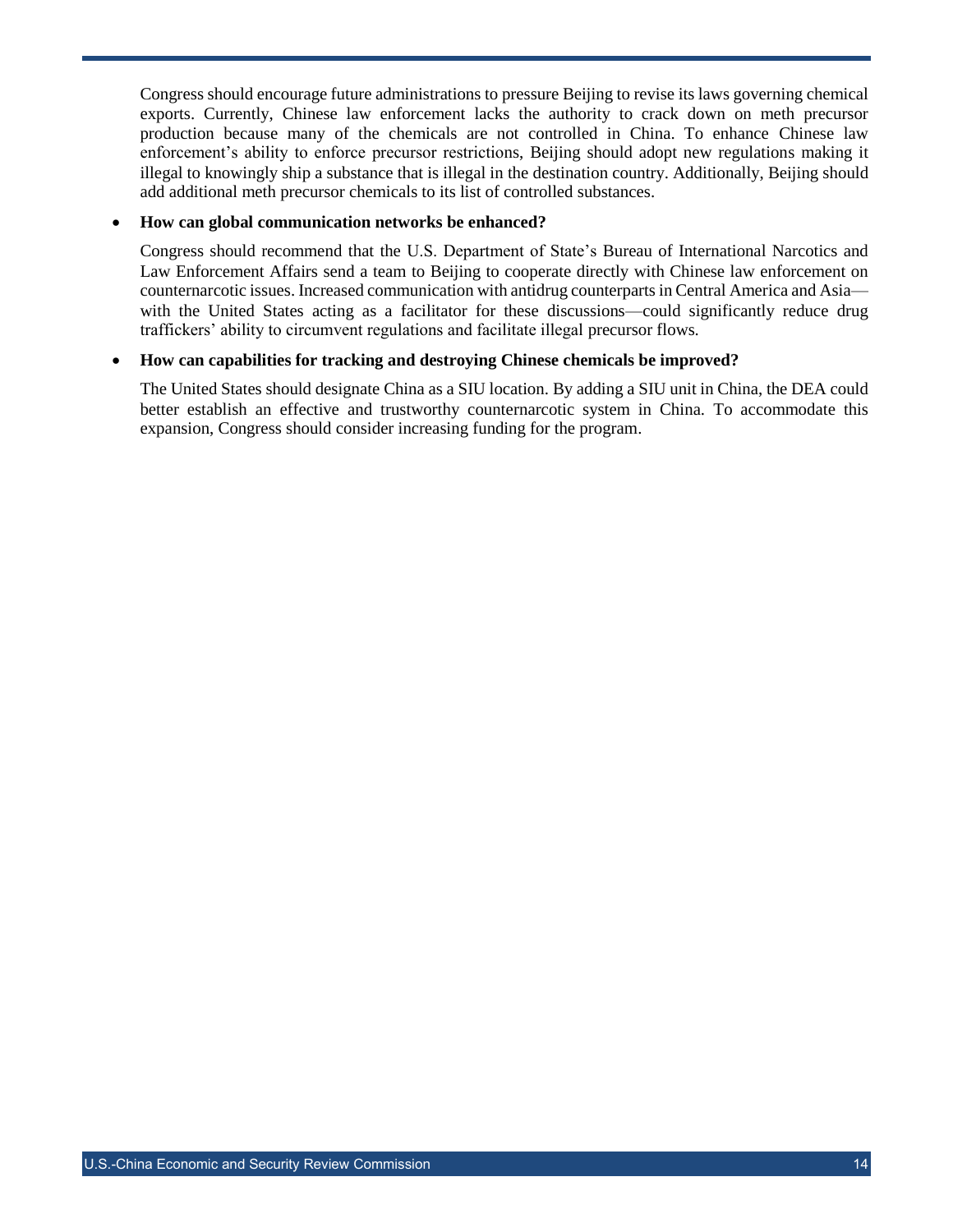# **Appendix I: Controlled Chemicals in the United States**

<span id="page-14-0"></span>

|         | 1.  | Anthranilic acid, its esters, and its salts                                                                                        |
|---------|-----|------------------------------------------------------------------------------------------------------------------------------------|
|         | 2.  | Benzyl cyanide                                                                                                                     |
|         | 3.  | Ephedrine, its salts, optical isomers, and salts of optical isomers                                                                |
|         | 4.  | Ergonovine and its salts                                                                                                           |
|         | 5.  | Ergotamine and its salts                                                                                                           |
|         | 6.  | N-Acetylanthranilic acid, its esters, and its salts                                                                                |
|         | 7.  | Norpseudoephedrine, its salts, optical isomers, and salts of optical isomers                                                       |
|         | 8.  | Phenylacetic acid, its esters, and its salts                                                                                       |
|         | 9.  | Phenylpropanolamine, its salts, optical isomers, and salts of optical isomers                                                      |
|         | 10. | Piperidine and its salts                                                                                                           |
|         | 11. | Pseudoephedrine, its salts, optical isomers, and salts of optical isomers                                                          |
|         | 12. | 3,4-Methylenedioxyphenyl-2-propanone                                                                                               |
|         | 13. | Methylamine and its salts                                                                                                          |
|         | 14. | Ethylamine and its salts                                                                                                           |
|         | 15. | Propionic anhydride                                                                                                                |
|         | 16. | Isosafrole                                                                                                                         |
| List I  | 17. | Safrole                                                                                                                            |
|         | 18. | Piperonal                                                                                                                          |
|         | 19. | N-Methylephedrine, its salts, optical isomers, and salts of optical isomers                                                        |
|         | 20. | N-Methylpseudoephedrine, its salts, optical isomers, and salts of optical isomers                                                  |
|         | 21. | Hydriodic Acid                                                                                                                     |
|         | 22. | Benzaldehyde                                                                                                                       |
|         | 23. | Nitroethane                                                                                                                        |
|         |     | Gamma-Butyrolactone (Other names include: GBL; Dihydro-2 (3H)-furanone; 1,2-                                                       |
|         |     | Butanolide; 1,4-Butanolide; 4-Hydroxybutanoic acid lactone; gamma-hydroxybutyric acid                                              |
|         | 24. | lactone)                                                                                                                           |
|         | 25. | <b>Red Phosphorus</b>                                                                                                              |
|         | 26. | White phosphorus (Other names: Yellow Phosphorus)<br>Hypophosphorous acid and its salts (including ammonium hypophosphite, calcium |
|         |     | hypophosphite, iron hypophosphite, potassium hypophosphite manganese                                                               |
|         | 27. | hypophosphite magnesium hypophosphite, and sodium hypophosphite                                                                    |
|         | 28. | N-phenethyl-4-piperidone (NPP)                                                                                                     |
|         | 29. | Iodine                                                                                                                             |
|         | 30. | Ergocristine and its salts                                                                                                         |
|         | 1.  | Acetic anydride                                                                                                                    |
|         | 2.  | Acetone                                                                                                                            |
|         | 3.  | Benzyl chloride                                                                                                                    |
| List II | 4.  | Ethyl ether                                                                                                                        |
|         | 5.  | Potassium permanganate                                                                                                             |
|         | 6.  | 2-Butanone (or Methyl Ethyl Keton or MEK)                                                                                          |
|         | 7.  | Toluene                                                                                                                            |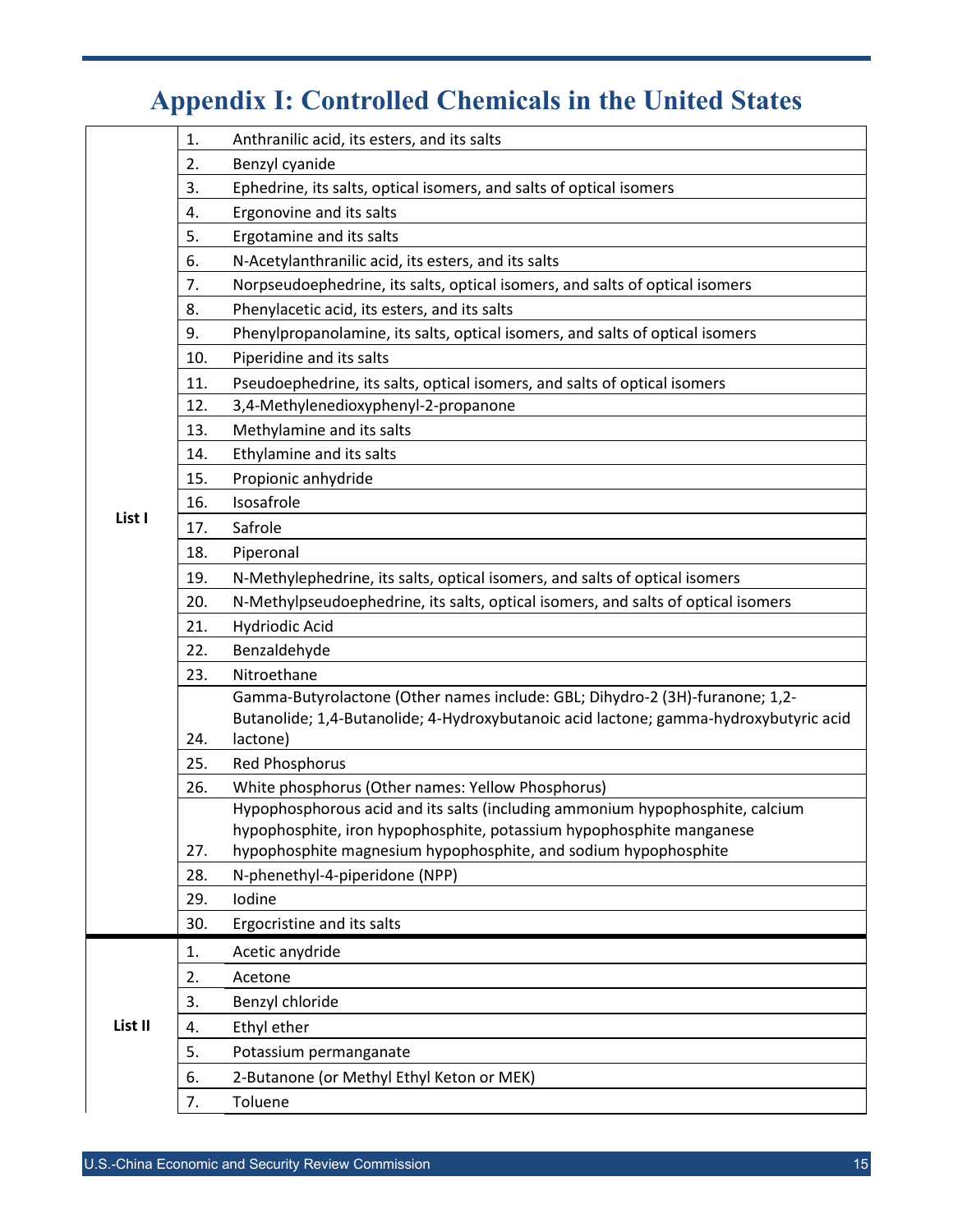|                                                                                                                       | -8. | Hydrochloric acid (including anhydrous hydrogen chloride) |  |  |
|-----------------------------------------------------------------------------------------------------------------------|-----|-----------------------------------------------------------|--|--|
|                                                                                                                       | 9.  | Sulfuric Acid                                             |  |  |
|                                                                                                                       | 10. | Methyl Isobutyl Ketone (MIBK)                             |  |  |
|                                                                                                                       | 11. | Sodium Permanganate                                       |  |  |
| <i>Note:</i> List I chemicals are more important to the manufacture of a controlled substance than List II chemicals. |     |                                                           |  |  |

*Source:* United States Department of Justice Office of Diversion Control, *Records and Reports of Listed Chemicals and Certain Machines*. *[http://www.deadiversion.usdoj.gov/21cfr/cfr/1310/1310\\_02.htm](http://www.deadiversion.usdoj.gov/21cfr/cfr/1310/1310_02.htm)*.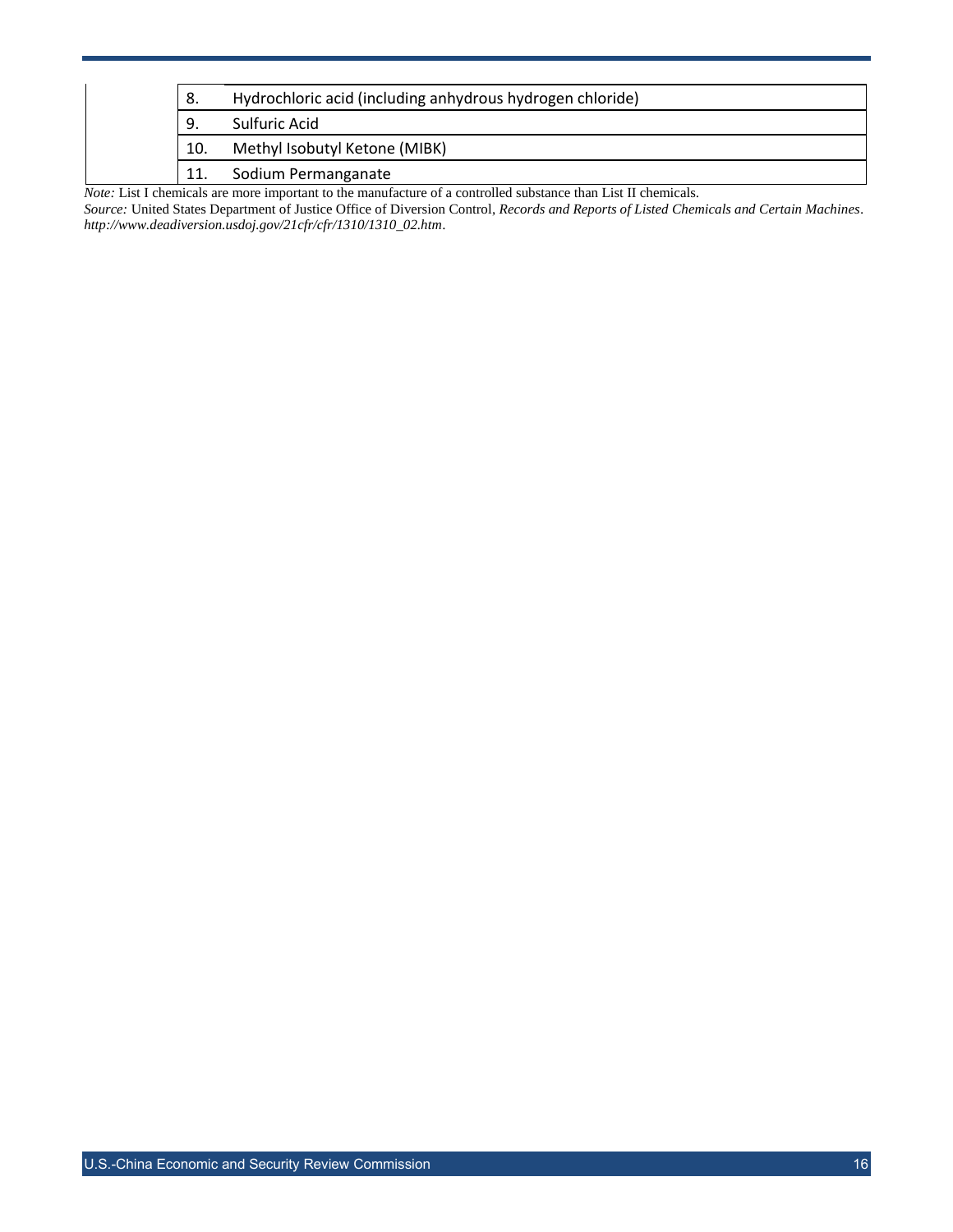# **Appendix II: Controlled Precursor Chemicals in China**

<span id="page-16-0"></span>

|                                       | 1.  | 1-phenyl-2-propane, CAS 103-79-7                                           |
|---------------------------------------|-----|----------------------------------------------------------------------------|
|                                       | 2.  | 3,4-Methylenedioxyphenyl-2-propanone, CAS4676-39-5                         |
|                                       | 3.  | Piperonal, CAS 120-57-0                                                    |
|                                       | 4.  | Safrole, CAS 94-59-7                                                       |
|                                       | 5.  | Sassafras oil                                                              |
|                                       | 6.  | Iso-safrole, CAS 120-58-1                                                  |
|                                       | 7.  | N-Acetylanthranilic acid, CAS 89-52-1                                      |
|                                       | 8.  | O-amino benzoic acid, CAS 118-92-3                                         |
| Category 1 -                          | 9.  | Ergotic acid, CAS 82-58-6                                                  |
| <b>High Risk</b><br><b>Substances</b> | 10. | Ergotamine, CAS 113-15-5                                                   |
|                                       | 11. | Ergobasine, CAS 60-79-712                                                  |
|                                       |     | Ephedrine, pseudoephedrine, mesoephedrine, phenylpropanolamine,            |
|                                       |     | methylephedrine, ephedrine extractum, ephedrine extractum power, and other |
|                                       | 12. | ephedrine substances                                                       |
|                                       | 13. | Hydroxylimine, CAS 90717-16-1 and its salts (added in 2008)                |
|                                       | 14. | 2-Chlorophenyl cyclopentyl ketone, CAS 6740-85-8 (added in 2012)           |
|                                       | 15. | 1-Phenyl-2-Bromo-1-Propanol, CAS 2114-00-3 (added in 2014)                 |
|                                       | 16. | 3-oxo-2-phenylbutyronitrile, CAS 4468-48-8 (added in 2014)                 |
|                                       | 1.  | Phenylacetic acid, CAS 103-82-2                                            |
|                                       | 2.  | Acetic anhydride, CAS 108-24-7                                             |
| Category 2 -<br><b>Precursors</b>     | 3.  | Chloroform, CAS 67-66-3                                                    |
|                                       | 4.  | Aether, CAS 60-29-7                                                        |
|                                       | 5.  | Piperidine, CAS 110-89-4                                                   |
|                                       | 1.  | Toluene, CAS 108-88-3                                                      |
|                                       | 2.  | Acetone, CAS 67-64-1                                                       |
| Category 3 -<br><b>Other Raw</b>      | 3.  | Methyl ether ketone, CAS 78-93-3                                           |
| <b>Materials</b>                      | 4.  | Potassium permanganate, CAS 7722-64-7                                      |
|                                       | 5.  | Sulphuric acid, CAS 7664-93-9                                              |
|                                       | 6.  | Hydrochloric acid, CAS 7647-01-0                                           |
|                                       |     |                                                                            |

*Source:* ChemSafetyPRO, "Management of Drug Precursor Chemicals in China." *[http://www.chemsafetypro.com/Topics/China/Drug\\_Precursor\\_Chemicals.html](http://www.chemsafetypro.com/Topics/China/Drug_Precursor_Chemicals.html)*.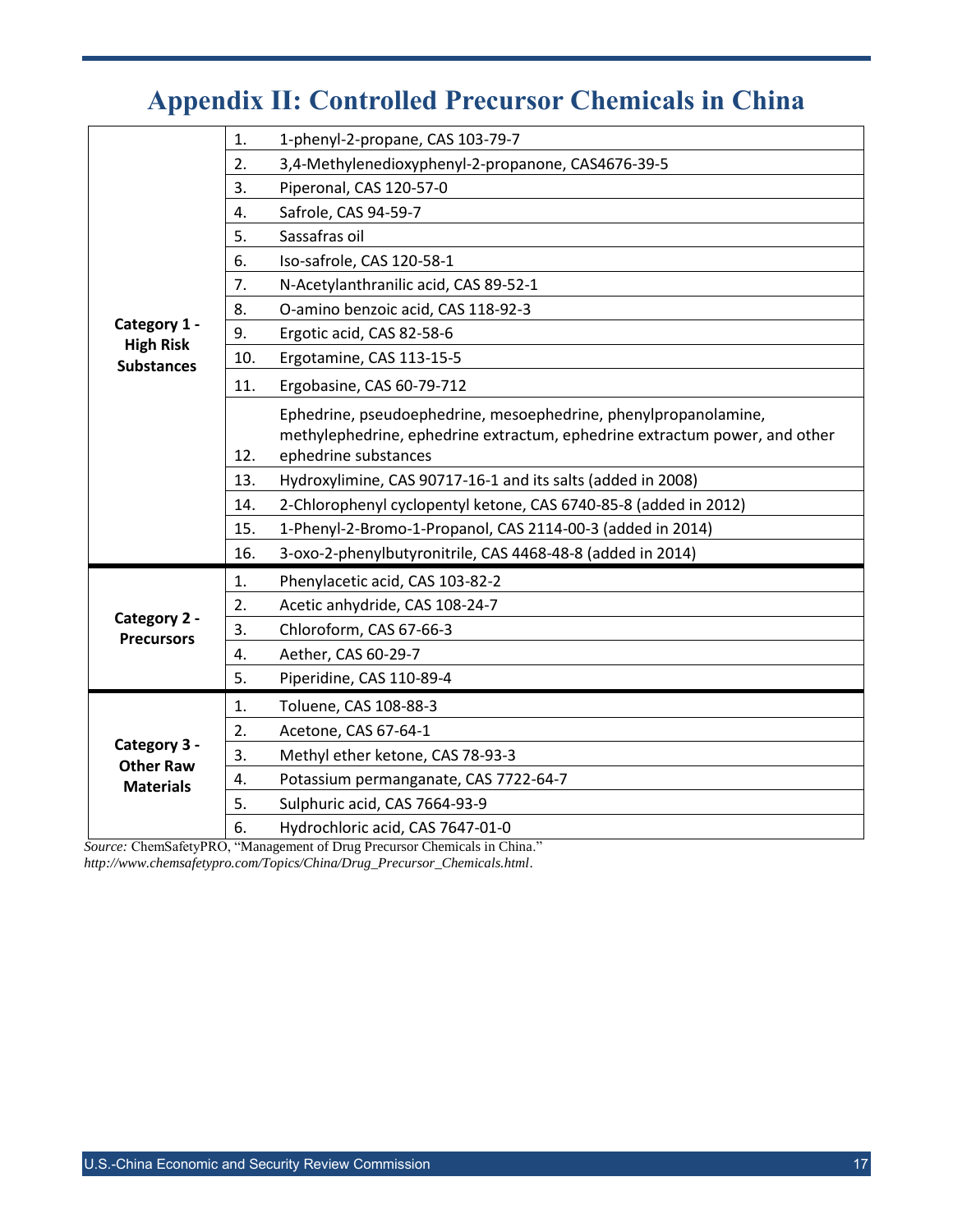## <span id="page-17-0"></span>**Appendix III: Controlled Chemicals under 1988 UN Convention against Illicit Traffic in Narcotic Drugs and Psychotropic Substances**

|                 | 1.  | Acetic anhydride                     |
|-----------------|-----|--------------------------------------|
|                 | 2.  | N-Acetylanthranilic acid             |
|                 | 3.  | Ephedrine                            |
|                 | 4.  | Ergometrine                          |
|                 | 5.  | Ergotamine                           |
| <b>Table I</b>  | 6.  | Isosafrole                           |
|                 | 7.  | Lysergic acid                        |
|                 | 8.  | 3,4-Methylenedioxyphenyl-2-propanone |
|                 | 9.  | Norephedrine                         |
|                 | 10. | Phenylacetic acid                    |
|                 | 11. | alpha-Phenylacetoacetonitrile        |
|                 | 12. | 1-Phenyl-2-propanone                 |
|                 | 13. | Piperonal                            |
|                 | 14. | Potassium permanganate               |
|                 | 15. | Psudoephedrine                       |
|                 | 16. | Safrole                              |
|                 | 1.  | Acetone                              |
|                 | 2.  | Anthranilic acid                     |
|                 | 3.  | Ethyl ether                          |
| <b>Table II</b> | 4.  | Hydrochloric acid*                   |
|                 | 5.  | Methyl ethyl ketone                  |
|                 | 6.  | Piperidine                           |
|                 | 7.  | Sulphuric acid*                      |
|                 | 8.  | Toluene                              |

*Note:* Table I chemicals are more critical to the production of controlled substances than chemicals in the Table II, with more rigorous provisions concerning Table I substances. Asterisks indicate that the salts of these chemicals are not controlled.

*Source:* UN International Narcotics Control Board, "Precursors and Chemicals Frequently Used in the Illicit Manufacture of Narcotic Drugs and Psychotropic Substances," March 2015, 49.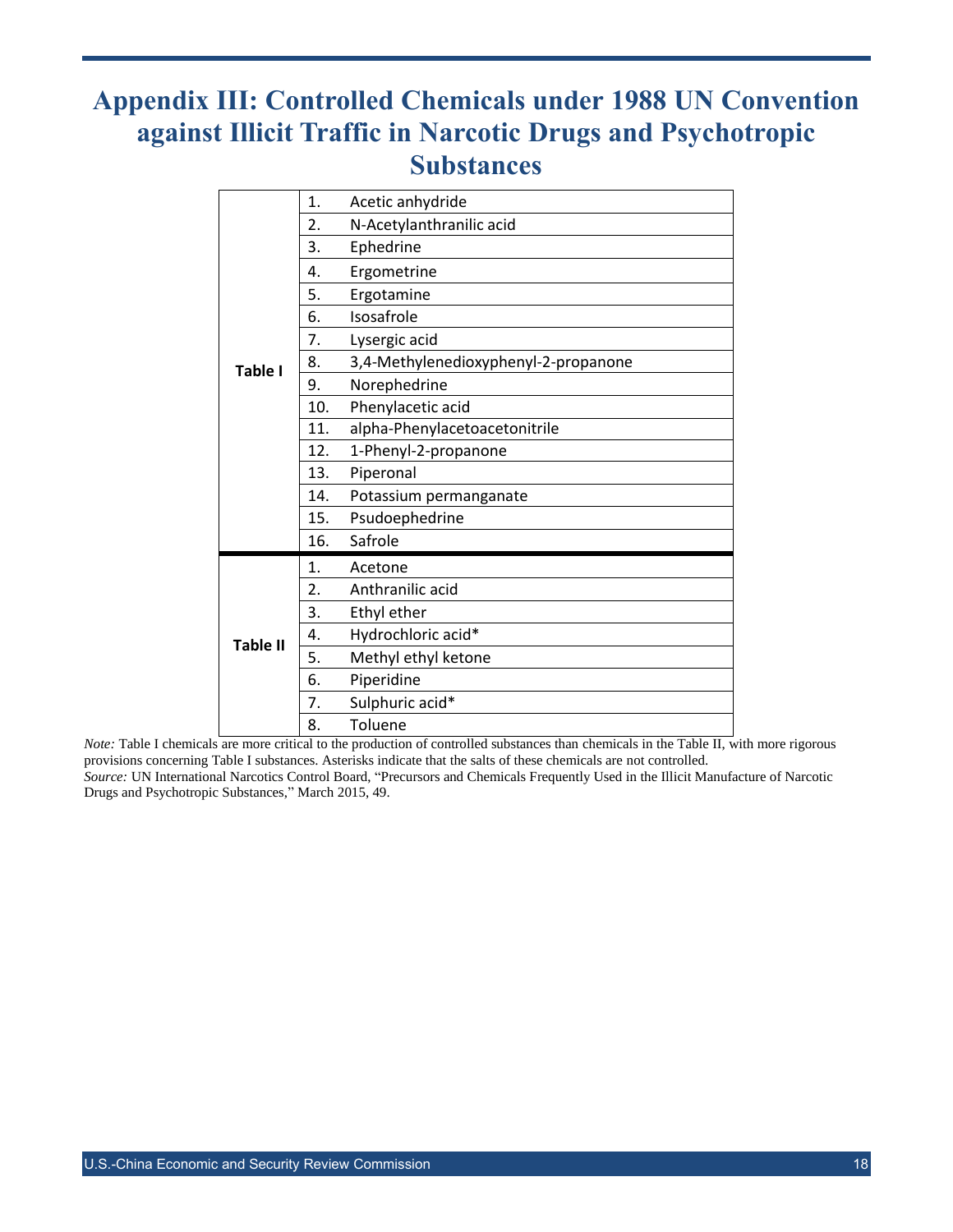### <span id="page-18-0"></span>**Endnotes**

- 1 U.S. Substance Abuse and Mental Health Services Administration, *Behavioral Health Trends in the United States: Results from the 2014 National Survey on Drug Use and Health*, September 2015. *[http://www.samhsa.gov/data/sites/default/files/NSDUH-FRR1-](http://www.samhsa.gov/data/sites/default/files/NSDUH-FRR1-2014/NSDUH-FRR1-2014.pdf) [2014/NSDUH-FRR1-2014.pdf](http://www.samhsa.gov/data/sites/default/files/NSDUH-FRR1-2014/NSDUH-FRR1-2014.pdf)*.
- 2 United States National Institute on Drug Abuse, "What Is Methamphetamine?" *[https://www.drugabuse.gov/publications/research](https://www.drugabuse.gov/publications/research-reports/methamphetamine/what-methamphetamine)[reports/methamphetamine/what-methamphetamine](https://www.drugabuse.gov/publications/research-reports/methamphetamine/what-methamphetamine)*.
- 3 Dana Hunt, Sarah Kuck, and Linda Truitt, *Methamphetamine Use: Lessons Learned*, *U.S. Department of Justice*, February 2006, iii. *<https://www.ncjrs.gov/pdffiles1/nij/grants/209730.pdf>*.
- 4 U.S. Drug Enforcement Administration, *Statistics and Facts*. *<http://www.dea.gov/resource-center/statistics.shtml>*.
- 5 January W. Payne, "Want to Buy Some Cold Medicine? Your ID, Please," *Washington Post*, November 8, 2005.
- *<http://www.washingtonpost.com/wp-dyn/content/article/2005/11/04/AR2005110402200.html>*. 6 United States Department of State, *2013 International Narcotics Control Strategy Report* (INCSR), March 5, 2013. *<http://www.state.gov/j/inl/rls/nrcrpt/2013/vol1/204046.htm>*; U.S.A. Patriot Improvement and Reauthorization Act of 2005 § 701, Pub. L. No. 109–177, 2005, codified at 2261 U.S.C. § 28 (2005).
- 7 United States Drug Enforcement Administration, *Statistics and Facts*. *<http://www.dea.gov/resource-center/statistics.shtml>*.
- 8 United States Drug Enforcement Administration, *Statistics and Facts*. *<http://www.dea.gov/resource-center/statistics.shtml>*. 9 United Nations Office on Drugs and Crime, "World Drug Report 2015," May 2015, 9.
- *[https://www.unodc.org/documents/wdr2015/World\\_Drug\\_Report\\_2015.pdf](https://www.unodc.org/documents/wdr2015/World_Drug_Report_2015.pdf)*; United States Department of State, *2016 International Narcotics Control Strategy Report* (INCSR), March 2016. *<http://www.state.gov/documents/organization/253655.pdf>*.
- <sup>10</sup> United States Drug Enforcement Administration, *2015 National Drug Threat Assessment Summary*, October 2015, 45, 50. *<http://www.dea.gov/docs/2015%20NDTA%20Report.pdf>*.
- <sup>11</sup> United States Drug Enforcement Administration, *2015 National Drug Threat Assessment Summary*, October 2015, 46. *<http://www.dea.gov/docs/2015%20NDTA%20Report.pdf>*.
- <sup>12</sup> Nick Miroff, "Losing Marijuana Business, Mexican Cartels Push Heroin and Meth," *Washington Post*, January 11, 2015. *[https://www.washingtonpost.com/world/the\\_americas/losing-marijuana-business-mexican-cartels-push-heroin-and](https://www.washingtonpost.com/world/the_americas/losing-marijuana-business-mexican-cartels-push-heroin-and-meth/2015/01/11/91fe44ce-8532-11e4-abcf-5a3d7b3b20b8_story.html)[meth/2015/01/11/91fe44ce-8532-11e4-abcf-5a3d7b3b20b8\\_story.html](https://www.washingtonpost.com/world/the_americas/losing-marijuana-business-mexican-cartels-push-heroin-and-meth/2015/01/11/91fe44ce-8532-11e4-abcf-5a3d7b3b20b8_story.html)*.
- <sup>13</sup> United States Border Patrol, *Marijuana Seizures along the U.S.-Mexico Border*. *<http://static.apps.cironline.org/border-seizures/>*; Joe Johns, "U.S. Aims to Slow Meth Imports from Mexico," CNN, January 7, 2015. *[http://www.cnn.com/2015/01/06/politics/meth-white](http://www.cnn.com/2015/01/06/politics/meth-white-house-mexico/)[house-mexico/](http://www.cnn.com/2015/01/06/politics/meth-white-house-mexico/)*.
- <sup>14</sup> United States Drug Enforcement Administration, *2014 National Drug Threat Assessment Summary*, November 2014, 19. *<http://www.dea.gov/resource-center/dir-ndta-unclass.pdf>*.
- <sup>15</sup> Joshua Philipp, "China Is Fueling a Drug War against the US," *Epoch Times*, December 18, 2015. *<http://www.theepochtimes.com/n3/1915904-china-is-supplying-a-drug-war-against-the-united-states/>*.
- <sup>16</sup> United States Department of State, *2014 International Narcotics Control Strategy Report* (INCSR), March 2014. *<http://www.state.gov/j/inl/rls/nrcrpt/2014/vol1/222864.htm>*.
- <sup>17</sup> United States Department of State, *2016 International Narcotics Control Strategy Report* (INCSR), March 2016. *<http://www.state.gov/documents/organization/253655.pdf>*.
- <sup>18</sup> Kylene Kiang, "Texas Sees Spike in Demand for Stronger Meth from Mexico," *Banderas News* (Mexico), September 2006. *<http://banderasnews.com/0609/hb-methfrommexico.htm>*; Sami Horwitz, "U.S. Cities Become Hubs of Mexican Drug Cartels," *Washington Post*, November 3, 2012. *[https://www.washingtonpost.com/world/national-security/us-cities-become-hubs-of-mexican-drug](https://www.washingtonpost.com/world/national-security/us-cities-become-hubs-of-mexican-drug-cartels/2012/11/03/989e21e8-1e2b-11e2-9cd5-b55c38388962_story.html)[cartels/2012/11/03/989e21e8-1e2b-11e2-9cd5-b55c38388962\\_story.html](https://www.washingtonpost.com/world/national-security/us-cities-become-hubs-of-mexican-drug-cartels/2012/11/03/989e21e8-1e2b-11e2-9cd5-b55c38388962_story.html)*.
- <sup>19</sup> United States Department of State, *2014 International Narcotics Control Strategy Report* (INCSR), March 2014. *<http://www.state.gov/j/inl/rls/nrcrpt/2014/vol1/222925.htm>*.
- <sup>20</sup> Joshua Philipp, "China Uncooperative in Stopping Meth Flow," *Epoch Times*, March 3, 2014. *<http://www.theepochtimes.com/n3/540878-china-uncooperative-in-stopping-meth-flow/>*.
- <sup>21</sup> Noel Randewich, "Mexico Limits Some Cold Remedies in Narcotics War," Reuters, July 19, 2007. *[http://www.reuters.com/article/us](http://www.reuters.com/article/us-mexico-crime-pseudoephedrine-idUSN1927125520070719)[mexico-crime-pseudoephedrine-idUSN1927125520070719](http://www.reuters.com/article/us-mexico-crime-pseudoephedrine-idUSN1927125520070719)*.
- <sup>22</sup> Joshua Philipp, "China Uncooperative in Stopping Meth Flow," *Epoch Times*, March 3, 2014. *<http://www.theepochtimes.com/n3/540878-china-uncooperative-in-stopping-meth-flow/>*.
- <sup>23</sup> Rebecca Winters, "The Majority of the World's Meth Begins in China," *Natural News*, January 18, 2014. *[http://www.naturalnews.com/043566\\_China\\_methamphetamine\\_illegal\\_drugs.html#](http://www.naturalnews.com/043566_China_methamphetamine_illegal_drugs.html)*; Travis J. Tritten, "Task Force Targets Chinese Shipments of Meth Chemicals," *Stars and Stripes*, September 15, 2012. *[http://www.stripes.com/news/task-force-targets-chinese](http://www.stripes.com/news/task-force-targets-chinese-shipments-of-meth-chemicals-1.189502)[shipments-of-meth-chemicals-1.189502](http://www.stripes.com/news/task-force-targets-chinese-shipments-of-meth-chemicals-1.189502)*.
- <sup>24</sup> Rebecca Winters, "The Majority of the World's Meth Begins in China," *Natural News*, January 18, 2014. *[http://www.naturalnews.com/043566\\_China\\_methamphetamine\\_illegal\\_drugs.html#](http://www.naturalnews.com/043566_China_methamphetamine_illegal_drugs.html)*; Travis J. Tritten, "Task Force Targets Chinese Shipments of Meth Chemicals," *Stars and Stripes*, September 15, 2012. *[http://www.stripes.com/news/task-force-targets-chinese](http://www.stripes.com/news/task-force-targets-chinese-shipments-of-meth-chemicals-1.189502)[shipments-of-meth-chemicals-1.189502](http://www.stripes.com/news/task-force-targets-chinese-shipments-of-meth-chemicals-1.189502)*.
- <sup>25</sup> Rebecca Winters, "The Majority of the World's Meth Begins in China," *Natural News*, January 18, 2014. *[http://www.naturalnews.com/043566\\_China\\_methamphetamine\\_illegal\\_drugs.html#](http://www.naturalnews.com/043566_China_methamphetamine_illegal_drugs.html)*; Travis J. Tritten, "Task Force Targets Chinese Shipments of Meth Chemicals," *Stars and Stripes*, September 15, 2012. *[http://www.stripes.com/news/task-force-targets-chinese](http://www.stripes.com/news/task-force-targets-chinese-shipments-of-meth-chemicals-1.189502)[shipments-of-meth-chemicals-1.189502](http://www.stripes.com/news/task-force-targets-chinese-shipments-of-meth-chemicals-1.189502)*.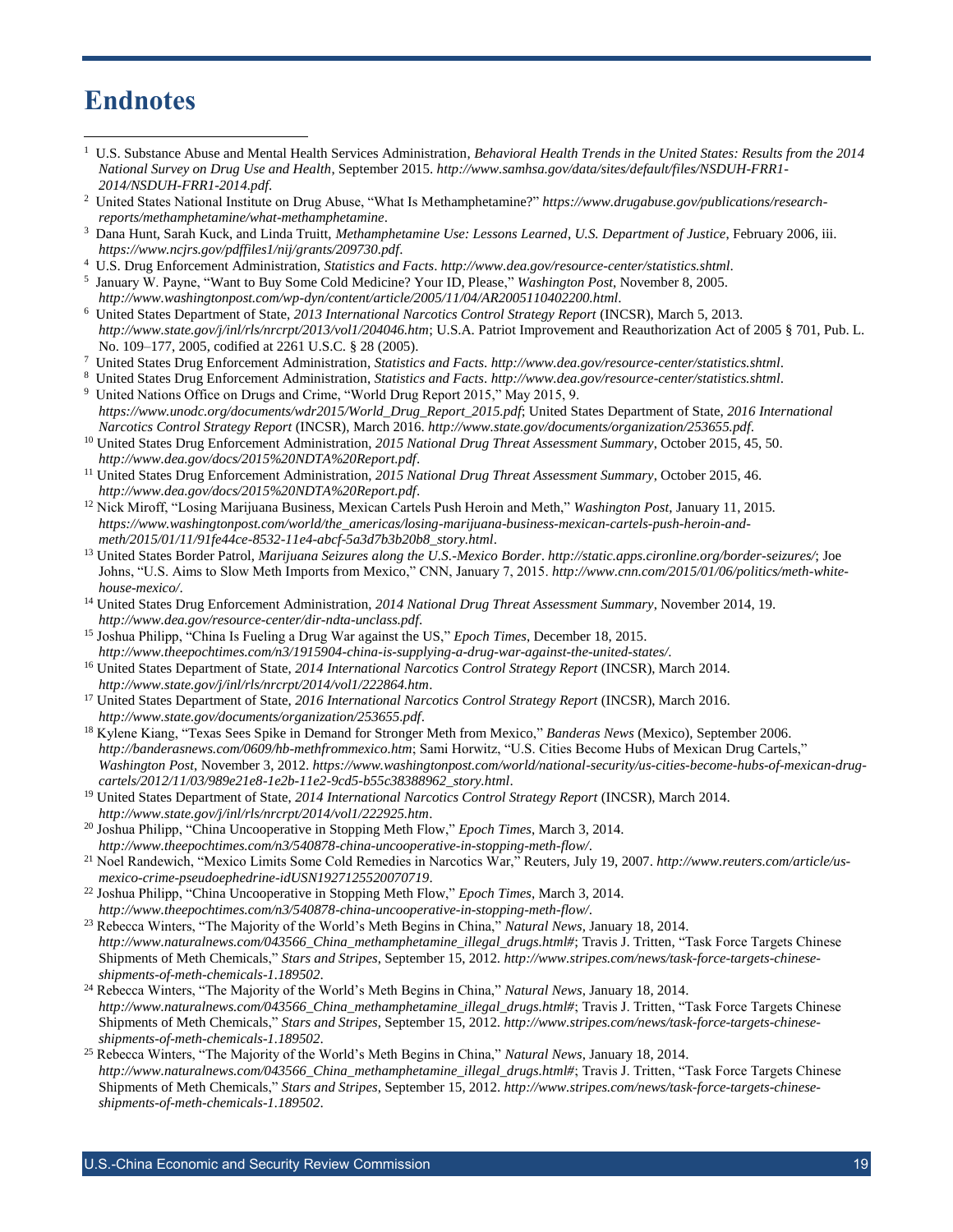- <sup>26</sup> Roger C. Chin, "Assessing New Frontiers: Methamphetamines and the Emerging China-Mexico Connection," *Small Wars Journal*, January 15, 2016, 4.
- <sup>27</sup> Bryan Harris, "Hong Kong Triads Supply Meth Ingredients to Mexican Drug Cartels," *South China Morning Post*, January 12, 2014. *<http://www.scmp.com/news/hong-kong/article/1403433/hong-kong-triads-supply-meth-ingredients-mexican-drug-cartels>*; Joshua Philipp, "China Uncooperative in Stopping Meth Flow," *Epoch Times*, March 3, 2014. *[http://www.theepochtimes.com/n3/540878-china](http://www.theepochtimes.com/n3/540878-china-uncooperative-in-stopping-meth-flow/)[uncooperative-in-stopping-meth-flow/](http://www.theepochtimes.com/n3/540878-china-uncooperative-in-stopping-meth-flow/)*; R. Evan Ellis, "Chinese Organized Crime in Latin America," *PRISM* 4:1 (January 2013): 66.
- <sup>28</sup> United States Department of State, *2015 International Narcotics Control Strategy Report* (INCSR), March 2015. *<http://www.state.gov/j/inl/rls/nrcrpt/2015/vol1/238978.htm>*.
- <sup>29</sup> James Bosworth, Chief Executive Officer, Southern Pulse, interview with Commission staff, March 3, 2016.

- <sup>30</sup> Sheldon X. Zhang and Ko-lin Chin, "A People's War: China's Struggle to Contain its Illicit Drug Problem," *Brookings Institution*, May 2015, 1.
- <sup>31</sup> Peter Ford, "China Faces a Growing Meth Problem," *Christian Science Monitor*, May 4, 2015. *[http://www.businessinsider.com/china](http://www.businessinsider.com/china-faces-a-growing-meth-problem-2015-5)[faces-a-growing-meth-problem-2015-5](http://www.businessinsider.com/china-faces-a-growing-meth-problem-2015-5)*.
- <sup>32</sup> Peter Ford, "China Faces a Growing Meth Problem," *Christian Science Monitor*, May 4, 2015. *[http://www.businessinsider.com/china](http://www.businessinsider.com/china-faces-a-growing-meth-problem-2015-5)[faces-a-growing-meth-problem-2015-5](http://www.businessinsider.com/china-faces-a-growing-meth-problem-2015-5)*.
- <sup>33</sup> Peter Ford, "China Faces a Growing Meth Problem," *Christian Science Monitor*, May 4, 2015. *[http://www.businessinsider.com/china](http://www.businessinsider.com/china-faces-a-growing-meth-problem-2015-5)[faces-a-growing-meth-problem-2015-5](http://www.businessinsider.com/china-faces-a-growing-meth-problem-2015-5)*.
- <sup>34</sup> Sheldon X. Zhang and Ko-lin Chin, "A People's War: China's Struggle to Contain its Illicit Drug Problem," *Brookings Institution*, May 2015, 5.
- <sup>35</sup> Sheldon X. Zhang and Ko-lin Chin, "A People's War: China's Struggle to Contain its Illicit Drug Problem," *Brookings Institution*, May 2015, 5.
- <sup>36</sup> Wang Zhao, "Drug Bust in Shanghai, China, Nets 2.4 Tons of Meth," CBS News, February 5, 2015. *<http://www.cbsnews.com/news/drug-bust-in-shanghai-china-nets-2-4-tons-of-meth/>*.
- <sup>37</sup> Julie Makinen, "Drug Seizures Soar in China; Most Suspects are 'Farmers and Unemployed,'" *Los Angeles Times*, February 18, 2016. *<http://www.latimes.com/world/asia/la-fg-drugs-china-meth-ice-20160218-story.html>*.
- <sup>38</sup> Zhang Hui, "China's No.1 Drug Village Closely Watched by Police One Year after Crackdown," *Global Times*, January 7, 2016. *<http://www.globaltimes.cn/content/962374.shtml>*.
- <sup>39</sup> Zhang Hui, "China's No.1 Drug Village Closely Watched by Police One Year after Crackdown," *Global Times*, January 7, 2016. *<http://www.globaltimes.cn/content/962374.shtml>*.
- <sup>40</sup> He Huifeng, "Police Hunt Drug Makers after Huge Crystal Meth Raid in Boshe Village," *South China Morning Post*, January 5, 2014. *<http://www.scmp.com/news/china/article/1397789/police-hunt-drug-makers-after-huge-crystal-meth-raid-boshe-village>*.
- <sup>41</sup> Zhang Hui, "China's No.1 Drug Village Closely Watched by Police One Year after Crackdown," *Global Times*, January 7, 2016. *<http://www.globaltimes.cn/content/962374.shtml>*.
- <sup>42</sup> Zhang Hui, "China's No.1 Drug Village Closely Watched by Police One Year after Crackdown," *Global Times*, January 7, 2016. *<http://www.globaltimes.cn/content/962374.shtml>*.
- 43 UN International Narcotics Control Board, "Precursors and Chemicals Frequently Used in the Illicit Manufacture of Narcotic Drugs and Psychotropic Substances," March 2015, 9. *[https://www.incb.org/documents/PRECURSORS/TECHNICAL\\_REPORTS/2014/2014-](https://www.incb.org/documents/PRECURSORS/TECHNICAL_REPORTS/2014/2014-PreAR_E.pdf) [PreAR\\_E.pdf](https://www.incb.org/documents/PRECURSORS/TECHNICAL_REPORTS/2014/2014-PreAR_E.pdf)*.
- <sup>44</sup> China Food and Drug Administration, *Notification of the Issuance of Managing Non-Medicinal Narcotics and Psychoactive Drugs*, September 29, 2015. Staff Translation. *<http://www.sfda.gov.cn/WS01/CL0056/130753.html>*.
- <sup>45</sup> United States Department of State, *2014 International Narcotics Control Strategy Report* (INCSR), March 2014. *<http://www.state.gov/j/inl/rls/nrcrpt/2014/vol1/223180.htm>*.
- <sup>46</sup> David Volodzko, "China's Fourth Evil: Drug Trafficking in the PRC," *China Brief* (Jamestown Foundation), 16:6 (March 2016). *[http://www.jamestown.org/programs/chinabrief/single/?tx\\_ttnews%5Btt\\_news%5D=45234#.Vw\\_WpEwrIdU](http://www.jamestown.org/programs/chinabrief/single/?tx_ttnews%5Btt_news%5D=45234#.Vw_WpEwrIdU)*.
- <sup>47</sup> China National Narcotics Control Commission, *Annual Report on Drug Control in China, 2015*, 2016. Staff translation; United States Department of State, *2016 International Narcotics Control Strategy Report* (INCSR), March 2016, 131. *<http://www.state.gov/documents/organization/253655.pdf>*.
- <sup>48</sup> T.S.S. Dikshith, *Hazardous Chemicals: Safety Management and Global Regulations*, CRC Press, May 6, 2013, 450; David Volodzko, "China's Fourth Evil: Drug Trafficking in the PRC," *China Brief* (Jamestown Foundation), 16:6 (March 2016). *[http://www.jamestown.org/programs/chinabrief/single/?tx\\_ttnews%5Btt\\_news%5D=45234#.Vw\\_WpEwrIdU](http://www.jamestown.org/programs/chinabrief/single/?tx_ttnews%5Btt_news%5D=45234#.Vw_WpEwrIdU)*.
- <sup>49</sup> David Volodzko, "China's Fourth Evil: Drug Trafficking in the PRC," *China Brief* (Jamestown Foundation), 16:6 (March 2016). *[http://www.jamestown.org/programs/chinabrief/single/?tx\\_ttnews%5Btt\\_news%5D=45234#.Vw\\_WpEwrIdU](http://www.jamestown.org/programs/chinabrief/single/?tx_ttnews%5Btt_news%5D=45234#.Vw_WpEwrIdU)*.
- <sup>50</sup> Adam Minter, "China's Growing Meth Addiction," Bloomberg, May 25, 2015. *[http://www.bloombergview.com/articles/2015-05-](http://www.bloombergview.com/articles/2015-05-25/china-s-growing-meth-addiction) [25/china-s-growing-meth-addiction](http://www.bloombergview.com/articles/2015-05-25/china-s-growing-meth-addiction)*.
- <sup>51</sup> UN Office on Drugs and Crime, "UN Convention against Illicit Traffic in Narcotic Drugs and Psychotropic Substances," 1988, December 20, 1988. *<https://www.unodc.org/unodc/en/treaties/illicit-trafficking.html>*.
- <sup>52</sup> Xinhua (English edition), "Country Report on China's Participation in Greater Mekong Subregion Cooperation," *China Daily*, December 16, 2011. *[http://usa.chinadaily.com.cn/china/2011-12/16/content\\_14279772.htm](http://usa.chinadaily.com.cn/china/2011-12/16/content_14279772.htm)*; United States Department of State, *2014 International Narcotics Control Strategy Report* (INCSR), March 2014. *<http://www.state.gov/j/inl/rls/nrcrpt/2014/vol1/222864.htm>*.
- <sup>53</sup> Hong Lu, Terance D. Miethe, and Bin Liang, *China's Drug Practices and Policies: Regulating Controlled Substances in a Global Context*, Routledge, September 28, 2009, Table 6.3.
- <sup>54</sup> United States Department of State, *2014 International Narcotics Control Strategy Report* (INCSR), March 2014. *<http://www.state.gov/j/inl/rls/nrcrpt/2014/vol1/222864.htm>*.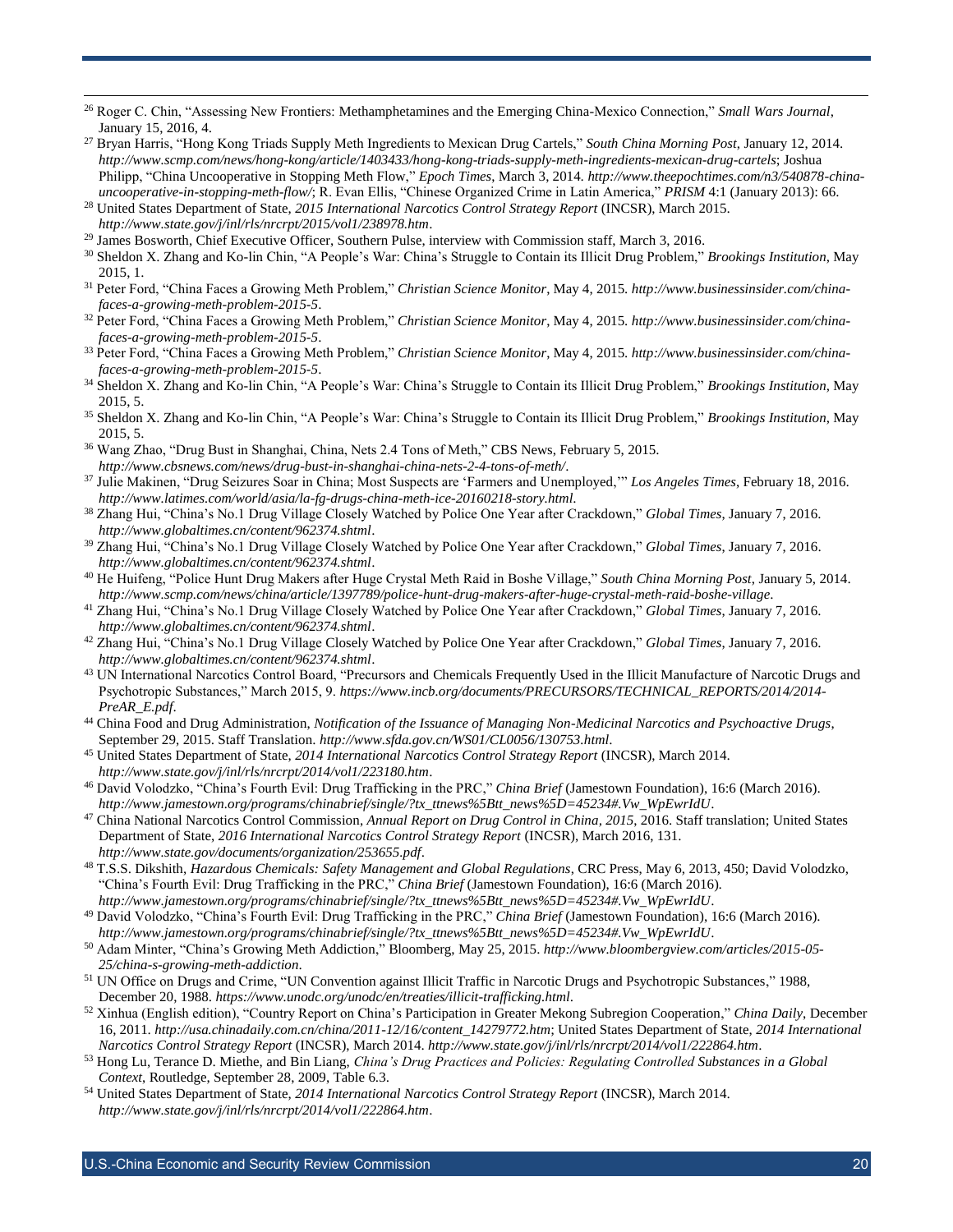<sup>55</sup> United States Department of State, *2014 International Narcotics Control Strategy Report* (INCSR), March 2014. *<http://www.state.gov/j/inl/rls/nrcrpt/2014/vol1/223172.htm>*; China Food and Drug Administration, *Notification of the Issuance of Managing Non-Medicinal Narcotics and Psychoactive Drugs*, September 29, 2015. Staff Translation. *<http://www.sfda.gov.cn/WS01/CL0056/130753.html>*.

- <sup>56</sup> David Armstrong, "Chinese Labs Modify Deadly Fentanyl to Circumvent Ban on Sales to US," *STAT News*, April 26, 2016. *<https://www.statnews.com/2016/04/26/chinese-sell-modified-fentanyl/>*; Peter Holley and William Wan, "Deadly Chinese Drugs Are Flooding the U.S., and Police Can't Stop Them," *Washington Post*, June 22, 2015. *[https://www.washingtonpost.com/news/morning](https://www.washingtonpost.com/news/morning-mix/wp/2015/06/22/deadly-chinese-drugs-are-flooding-the-u-s-and-police-cant-stop-them/)[mix/wp/2015/06/22/deadly-chinese-drugs-are-flooding-the-u-s-and-police-cant-stop-them/](https://www.washingtonpost.com/news/morning-mix/wp/2015/06/22/deadly-chinese-drugs-are-flooding-the-u-s-and-police-cant-stop-them/)*.
- <sup>57</sup> Dan Levin, "Despite a Crackdown, Use of Illegal Drugs in China Continues Unabated," *New York Times*, January 24, 2015. *[http://www.nytimes.com/2015/01/25/world/despite-a-crackdown-use-of-illegal-drugs-in-china-continues-unabated.html?\\_r=0](http://www.nytimes.com/2015/01/25/world/despite-a-crackdown-use-of-illegal-drugs-in-china-continues-unabated.html?_r=0)*.
- <sup>58</sup> U.S.-China Economic and Security Review Commission, Chapter 1, Section 3, "China's Health Care Industry, Drug Safety, and Market Access for U.S. Medical Goods and Services," in *2014 Annual Report to Congress*, November 2014, 133.
- <sup>59</sup> IBIS World, "Pharmaceutical Manufacturing in China: Market Research Report," January 2016. *<http://www.ibisworld.com/industry/china/pharmaceutical-manufacturing.html>*; U.S.-China Economic and Security Review Commission, Chapter 1, Section 3, "China's Health Care Industry, Drug Safety, and Market Access for U.S. Medical Goods and Services," in *2014 Annual Report to Congress*, November 2014, 134; Ed Giniat et al., "China's Pharmaceutical Industry–Poised for the Giant Leap," *KPMG*, 2011, 7.
- <sup>60</sup> Globe Newswire, "Pharmaceutical Industry in China 2015-2020," July 21, 2015. *[https://globenewswire.com/news](https://globenewswire.com/news-release/2015/07/21/753676/0/en/Pharmaceutical-Industry-in-China-2015-2020.html)[release/2015/07/21/753676/0/en/Pharmaceutical-Industry-in-China-2015-2020.html](https://globenewswire.com/news-release/2015/07/21/753676/0/en/Pharmaceutical-Industry-in-China-2015-2020.html)*; IBIS World, "Pharmaceutical Manufacturing in China: Market Research Report," January 2016. *<http://www.ibisworld.com/industry/china/pharmaceutical-manufacturing.html>*.
- <sup>61</sup> U.S.-China Economic and Security Review Commission, Chapter 1, Section 3, "China's Health Care Industry, Drug Safety, and Market Access for U.S. Medical Goods and Services," in *2014 Annual Report to Congress*, November 2014, 127.
- <sup>62</sup> Yanzhong Huang, "Chinese Pharma: A Global Health Game Changer?" *Council on Foreign Relations Blog*, March 31, 2015. *<http://www.cfr.org/china/chinese-pharma-global-health-game-changer/p36365>*.
- <sup>63</sup> U.S.-China Economic and Security Review Commission, Chapter 1, Section 3, "China's Health Care Industry, Drug Safety, and Market Access for U.S. Medical Goods and Services," in *2014 Annual Report to Congress*, November 2014, 133.
- <sup>64</sup> Anna Edney, "Drug Quality in China Still Poses Risks for U.S. Market," Bloomberg, April 3, 2014. *<http://www.bloomberg.com/news/articles/2014-04-03/drug-quality-in-china-still-poses-risks-for-u-s-market>*; U.S.-China Economic and Security Review Commission, Chapter 1, Section 3, "China's Health Care Industry, Drug Safety, and Market Access for U.S. Medical Goods and Services," in *2014 Annual Report to Congress*, November 2014, 129.
- <sup>65</sup> U.S.-China Economic and Security Review Commission, Chapter 1, Section 3, "China's Health Care Industry, Drug Safety, and Market Access for U.S. Medical Goods and Services," in *2014 Annual Report to Congress*, November 2014, 131.
- <sup>66</sup> U.S.-China Economic and Security Review Commission, *Hearing on Importation of Drugs into the United States*, written testimony of William K. Hubbard, June 7, 2001.
- <sup>67</sup> United States Department of State, *2014 International Narcotics Control Strategy Report* (INCSR), March 2014. *<http://www.state.gov/j/inl/rls/nrcrpt/2014/vol1/223172.htm>*; Roger Bate, *Phake: The Deadly World of Falsified and Substandard Medicines*, American Enterprise Institute for Public Policy Research, 2012, 186.
- 68American Chemistry Council, "Global Business of Chemistry." *[https://www.americanchemistry.com/Jobs/EconomicStatistics/Industry-](https://www.americanchemistry.com/Jobs/EconomicStatistics/Industry-Profile/Global-Business-of-Chemistry)[Profile/Global-Business-of-Chemistry](https://www.americanchemistry.com/Jobs/EconomicStatistics/Industry-Profile/Global-Business-of-Chemistry)*.
- <sup>69</sup> United States Department of State, *2014 International Narcotics Control Strategy Report (INCSR)*, March 2014. *<http://www.state.gov/j/inl/rls/nrcrpt/2014/vol1/223172.htm>*; Roger Bate, *Phake: The Deadly World of Falsified and Substandard Medicines*, American Enterprise Institute for Public Policy Research, 2012, 186.
- <sup>70</sup> White House Office of National Drug Control Policy, *Controlling Precursor Chemicals*. *[https://www.whitehouse.gov/ondcp/precursor](https://www.whitehouse.gov/ondcp/precursor-chemicals)[chemicals](https://www.whitehouse.gov/ondcp/precursor-chemicals)*; Dan Levin, "In China, Illegal Drugs Are Sold Online in an Unbridled Market," *New York Times*, June 21, 2015. *<http://www.nytimes.com/2015/06/22/world/asia/in-china-illegal-drugs-are-sold-online-in-an-unbridled-market.html>*.
- <sup>71</sup> United States Department of State, *2016 International Narcotics Control Strategy Report* (INCSR), March 2016, 81–82. *<http://www.state.gov/documents/organization/253655.pdf>*.
- <sup>72</sup> White House Office of National Drug Control Policy, "Controlling Precursor Chemicals." *[https://www.whitehouse.gov/ondcp/precursor](https://www.whitehouse.gov/ondcp/precursor-chemicals)[chemicals](https://www.whitehouse.gov/ondcp/precursor-chemicals)*.
- <sup>73</sup> White House Office of National Drug Control Policy, "Controlling Precursor Chemicals." *[https://www.whitehouse.gov/ondcp/precursor](https://www.whitehouse.gov/ondcp/precursor-chemicals)[chemicals](https://www.whitehouse.gov/ondcp/precursor-chemicals)*.
- <sup>74</sup> Dan Levin, "In China, Illegal Drugs Are Sold Online in an Unbridled Market," *New York Times*, June 21, 2015. *<http://www.nytimes.com/2015/06/22/world/asia/in-china-illegal-drugs-are-sold-online-in-an-unbridled-market.html>*.
- <sup>75</sup> ChemSafetyPRO, "Management of Drug Precursor Chemicals in China."
- *[http://www.chemsafetypro.com/Topics/China/Drug\\_Precursor\\_Chemicals.html](http://www.chemsafetypro.com/Topics/China/Drug_Precursor_Chemicals.html)*.
- <sup>76</sup> Official, United States Food and Drug Administration, interview with Commission staff, May 12, 2016.
- <sup>77</sup> Dan Levin, "In China, Illegal Drugs Are Sold Online in an Unbridled Market," *New York Times*, June 21, 2015.
- *[http://www.nytimes.com/2015/06/22/world/asia/in-china-illegal-drugs-are-sold-online-in-an-unbridled-market.html?\\_r=0](http://www.nytimes.com/2015/06/22/world/asia/in-china-illegal-drugs-are-sold-online-in-an-unbridled-market.html?_r=0)*.
- <sup>78</sup> U.S.-China Economic and Security Review Commission, Chapter 1, Section 3, "China's Health Care Industry, Drug Safety, and Market Access for U.S. Medical Goods and Services," in *2014 Annual Report to Congress*, November 2014, 140.
- <sup>79</sup> U.S.-China Economic and Security Review Commission, Chapter 1, Section 3, "China's Health Care Industry, Drug Safety, and Market Access for U.S. Medical Goods and Services," in *2014 Annual Report to Congress*, November 2014, 140.
- <sup>80</sup> China Food and Drug Administration. *<http://eng.cfda.gov.cn/WS03/CL0756/>*.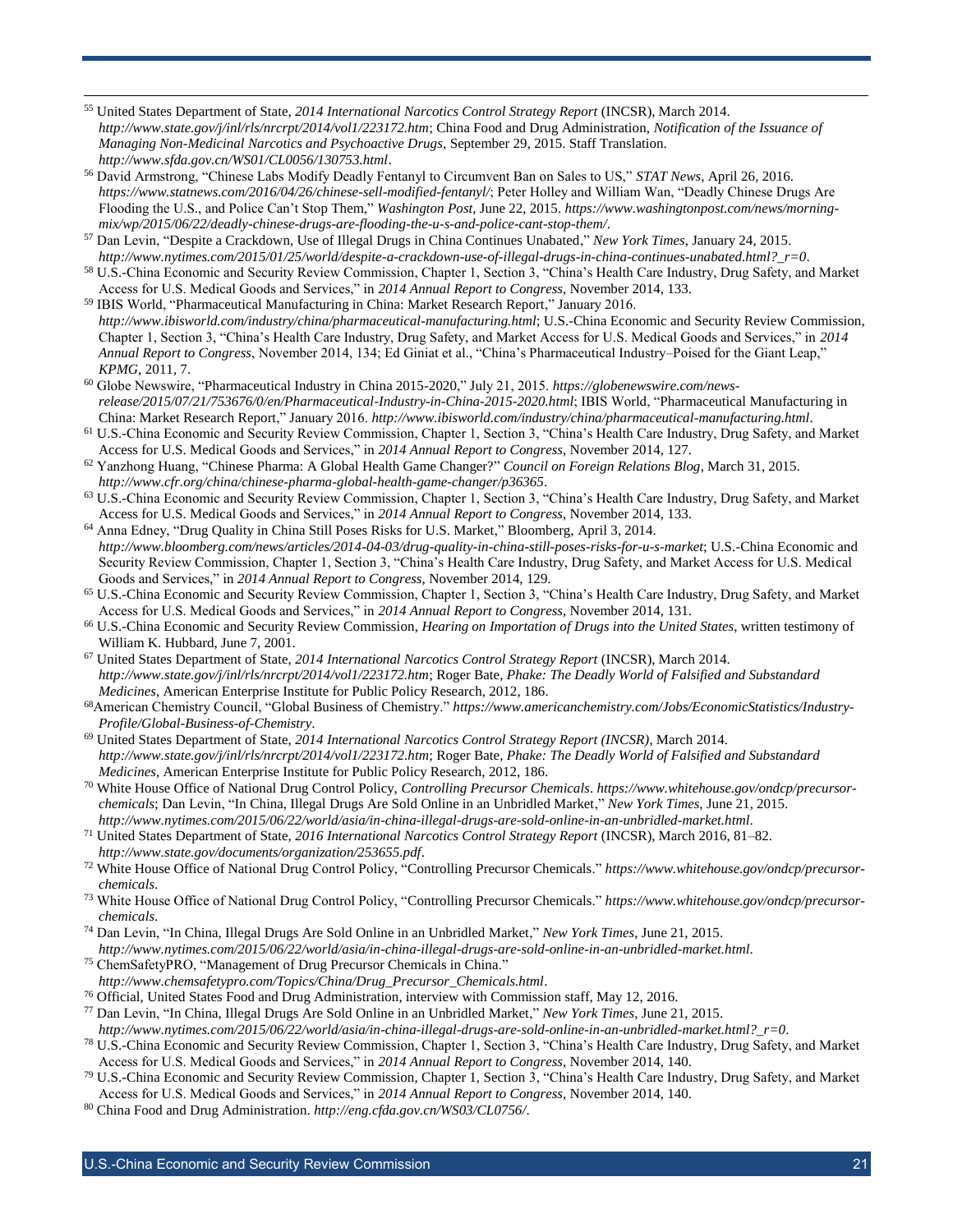<sup>81</sup> Yanzhong Huang, *Governing Health in Contemporary China*, Routledge, 2013, 125; David Volodzko, "China's Fourth Evil: Drug Trafficking in the PRC," *China Brief* (Jamestown Foundation), 16:6 (March 2016). *[http://www.jamestown.org/programs/chinabrief/single/?tx\\_ttnews%5Btt\\_news%5D=45234#.Vw\\_WpEwrIdU](http://www.jamestown.org/programs/chinabrief/single/?tx_ttnews%5Btt_news%5D=45234#.Vw_WpEwrIdU)*.

 $\overline{a}$ 

- 82 U.S.-China Economic and Security Review Commission, Chapter 1, Section 3, "China's Health Care Industry, Drug Safety, and Market Access for U.S. Medical Goods and Services," in *2014 Annual Report to Congress*, November 2014, 140; United States Department of State, *2016 International Narcotics Control Strategy Report* (INCSR), March 2016, 131. *<http://www.state.gov/documents/organization/253655.pdf>*.
- 83 U.S.-China Economic and Security Review Commission, Chapter 1, Section 3, "China's Health Care Industry, Drug Safety, and Market Access for U.S. Medical Goods and Services," in *2014 Annual Report to Congress*, November 2014, 140.
- 84 U.S.-China Economic and Security Review Commission, Chapter 1, Section 3, "China's Health Care Industry, Drug Safety, and Market Access for U.S. Medical Goods and Services," in *2014 Annual Report to Congress*, November 2014, 134, 140; United States Department of State, *2015 International Narcotics Control Strategy Report* (INCSR), March 2015. *<http://www.state.gov/j/inl/rls/nrcrpt/2015/vol1/238978.htm>*.
- <sup>85</sup> Ed Giniat et al., "China's Pharmaceutical Industry–Poised for the Giant Leap," *KPMG*, 2011, 7; U.S.-China Economic and Security Review Commission, Chapter 1, Section 3, "China's Health Care Industry, Drug Safety, and Market Access for U.S. Medical Goods and Services," in *2014 Annual Report to Congress*, November 2014, 134, 140.
- <sup>86</sup> David Volodzko, "China's Fourth Evil: Drug Trafficking in the PRC," *China Brief* (Jamestown Foundation), 16:6 (March 2016). *[http://www.jamestown.org/programs/chinabrief/single/?tx\\_ttnews%5Btt\\_news%5D=45234#.Vw\\_WpEwrIdU](http://www.jamestown.org/programs/chinabrief/single/?tx_ttnews%5Btt_news%5D=45234#.Vw_WpEwrIdU)*.
- <sup>87</sup> Wang Hairong, "War on Drugs," *Beijing Review*, July 9, 2015. *[http://www.bjreview.com.cn/nation/txt/2015-07/06/content\\_694744.htm](http://www.bjreview.com.cn/nation/txt/2015-07/06/content_694744.htm)*. <sup>88</sup> Dan Levin, "In China, Illegal Drugs Are Sold Online in an Unbridled Market," *New York Times*, June 21, 2015.

*<http://www.nytimes.com/2015/06/22/world/asia/in-china-illegal-drugs-are-sold-online-in-an-unbridled-market.html>*.

- <sup>89</sup> Roger Bate, *Phake: The Deadly World of Falsified and Substandard Medicines*, American Enterprise Institute for Public Policy Research, 2012, 179.
- <sup>90</sup> U.S.-China Economic and Security Review Commission, *Hearing on China's Healthcare Sector, Drug Safety, and the U.S.-China Trade in Medical Products*, written testimony of Christopher Hickey, April 3, 2014.
- <sup>91</sup> Rebecca Winters, "The Majority of the World's Meth Begins in China," *Natural News*, January 18, 2014. *[http://www.naturalnews.com/043566\\_China\\_methamphetamine\\_illegal\\_drugs.html#](http://www.naturalnews.com/043566_China_methamphetamine_illegal_drugs.html)*.
- <sup>92</sup> Walt Bogdanich, "Chinese Chemicals Flow Unchecked onto World Drug Market," *New York Times*, October 31, 2007. *<http://www.nytimes.com/2007/10/31/world/asia/31chemical.html?pagewanted=all>*.
- <sup>93</sup> China State Administration of Work Safety, *Notification of Non-Pharmaceutical Precursor Chemicals Enterprises Standardized Management Guidelines*, June 20, 2014. Staff translation; U.S.-China Economic and Security Review Commission, *Hearing on China's Healthcare Sector, Drug Safety, and the U.S.-China Trade in Medical Products*, written testimony of Roger Bate, April 3, 2014.
- <sup>94</sup> Roger Bate, *Phake: The Deadly World of Falsified and Substandard Medicines*, American Enterprise Institute for Public Policy Research, 2012, 187.
- <sup>95</sup> Roger Bate, *Phake: The Deadly World of Falsified and Substandard Medicines*, American Enterprise Institute for Public Policy Research, 2012, 179.
- <sup>96</sup> Roger Bate, *Phake: The Deadly World of Falsified and Substandard Medicines*, American Enterprise Institute for Public Policy Research, 2012, 180.
- <sup>97</sup> Roger Bate, *Phake: The Deadly World of Falsified and Substandard Medicines*, American Enterprise Institute for Public Policy Research, 2012, 180.
- <sup>98</sup> Bryan Harris, "Corrupt Mainland Drug Firms 'Fueling Crystal Meth Scourge', says UN Official," *South China Morning Post*, February 23, 2015. *[http://www.scmp.com/news/china/article/1720801/corrupt-mainland-drug-firms-fuelling-crystal-meth-scourge-says](http://www.scmp.com/news/china/article/1720801/corrupt-mainland-drug-firms-fuelling-crystal-meth-scourge-says-un?page=all)[un?page=all](http://www.scmp.com/news/china/article/1720801/corrupt-mainland-drug-firms-fuelling-crystal-meth-scourge-says-un?page=all)*; Roger Bate, *Phake: The Deadly World of Falsified and Substandard Medicines*, American Enterprise Institute for Public Policy Research, 2012, 180.
- 99 U.S.-China Economic and Security Review Commission, Chapter 1, Section 3, "China's Health Care Industry, Drug Safety, and Market Access for U.S. Medical Goods and Services," in *2014 Annual Report to Congress*, November 2014, 134.
- <sup>100</sup> Walt Bogdanich, "Chinese Chemicals Flow Unchecked onto World Drug Market," *New York Times*, October 31, 2007. *<http://www.nytimes.com/2007/10/31/world/asia/31chemical.html?pagewanted=all>*.
- <sup>101</sup> Rebecca Winters, "The Majority of the World's Meth Begins in China," *Natural News*, January 18, 2014. *[http://www.naturalnews.com/043566\\_China\\_methamphetamine\\_illegal\\_drugs.html#](http://www.naturalnews.com/043566_China_methamphetamine_illegal_drugs.html)*; Walt Bogdanich, "Chinese Chemicals Flow Unchecked onto World Drug Market," *New York Times*, October 31, 2007. *<http://www.nytimes.com/2007/10/31/world/asia/31chemical.html?pagewanted=all>*.
- <sup>102</sup> Walt Bogdanich, "Chinese Chemicals Flow Unchecked onto World Drug Market," *New York Times*, October 31, 2007. *<http://www.nytimes.com/2007/10/31/world/asia/31chemical.html?pagewanted=all>*.
- <sup>103</sup> Official, United States Food and Drug Administration, interview with Commission staff, May 12, 2016.
- <sup>104</sup> United States National Institute on Drug Abuse, "Fentanyl." *<https://www.drugabuse.gov/drugs-abuse/fentanyl>*; David Armstrong, "Truly Terrifying': Chinese Suppliers Flood U.S. and Canada with Deadly Fentanyl," *STAT News*, April 5, 2016. *<https://www.statnews.com/2016/04/05/fentanyl-traced-to-china/>*.
- <sup>105</sup> United States Centers for Disease Control and Protection, "Increases in Drug and Opioid Overdose Deaths—United States, 2000–2014 Weekly," *Morbidity and Mortality Weekly Report* 64:50 (January 1, 2016). *<http://www.cdc.gov/mmwr/preview/mmwrhtml/mm6450a3.htm>*.
- <sup>106</sup> David Armstrong, "'Truly Terrifying': Chinese Suppliers Flood U.S. and Canada with Deadly Fentanyl," *STAT News*, April 5, 2016. *<https://www.statnews.com/2016/04/05/fentanyl-traced-to-china/>*.
- <sup>107</sup> Ed Markey, "Markey Discusses Fentanyl Scourge & Opioid Epidemic" (United States Senate, Washington, DC, May 12, 2016).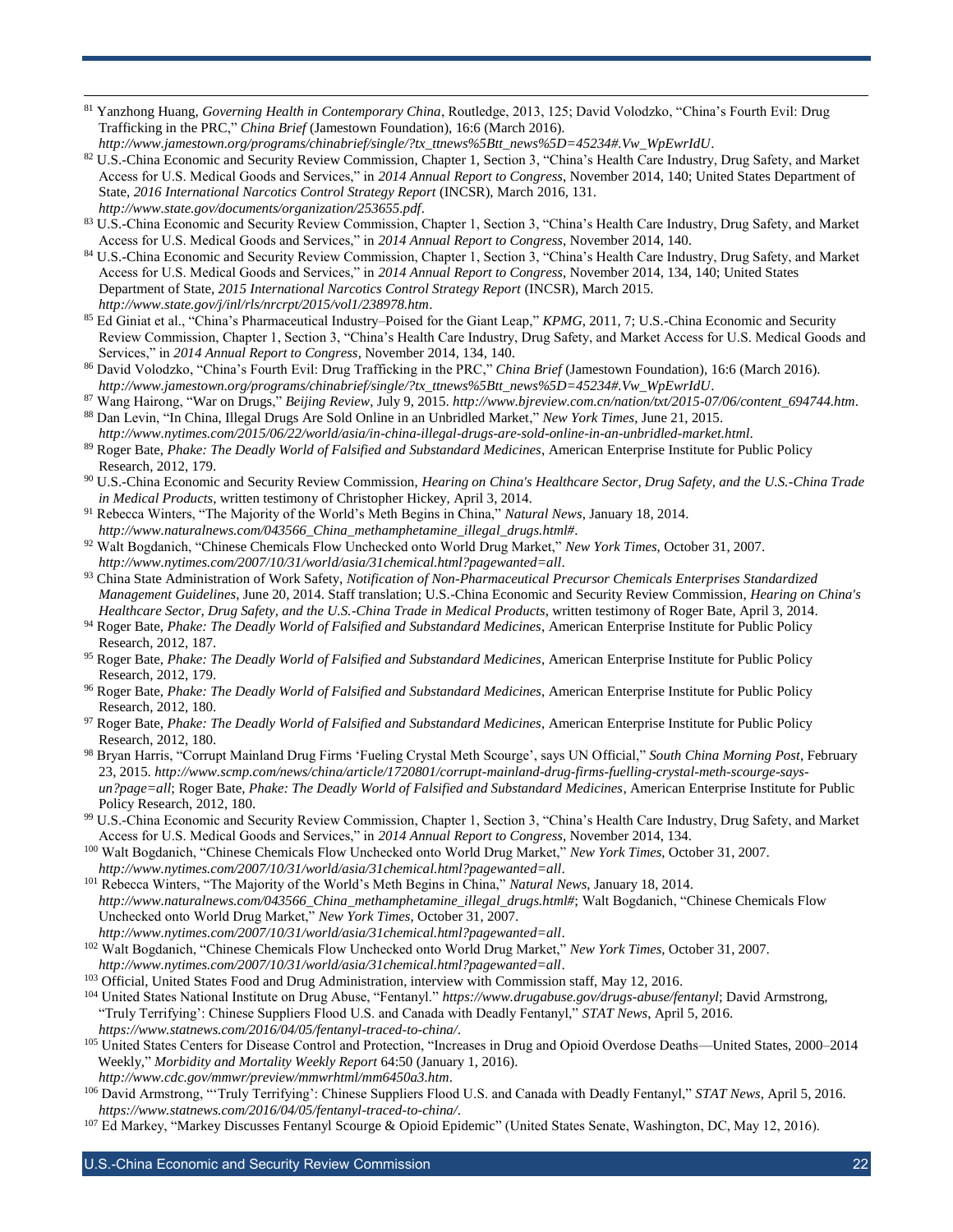- <sup>108</sup> Max Plenke, "This Is How Chinese Labs Are Sneaking the Dangerous Drug Fentanyl into the US," *Science Mic*, April 26, 2016. *<https://mic.com/articles/141850/chinese-labs-are-sneaking-drug-fentanyl-into-the-us#.UPFvkVix0>*.
- <sup>109</sup> David Armstrong, "Chinese Labs Modify Deadly Fentanyl to Circumvent Ban on Sales to US," *STAT News*, April 26, 2016. *<https://www.statnews.com/2016/04/26/chinese-sell-modified-fentanyl/>*.

- <sup>110</sup> David Armstrong, "Chinese Labs Modify Deadly Fentanyl to Circumvent Ban on Sales to US," *STAT News*, April 26, 2016. *<https://www.statnews.com/2016/04/26/chinese-sell-modified-fentanyl/>*.
- <sup>111</sup> David Armstrong, "Chinese Labs Modify Deadly Fentanyl to Circumvent Ban on Sales to US," *STAT News*, April 26, 2016. *<https://www.statnews.com/2016/04/26/chinese-sell-modified-fentanyl/>*.
- <sup>112</sup> Max Plenke, "This Is How Chinese Labs Are Sneaking the Dangerous Drug Fentanyl into the US," *Science Mic*, April 26, 2016. *<https://mic.com/articles/141850/chinese-labs-are-sneaking-drug-fentanyl-into-the-us#.UPFvkVix0>*.
- <sup>113</sup> J.D. Capelouto, "Law Increasing Sentence for Fentanyl Trafficking Goes into Effect Tuesday," *Boston Globe*, February 22, 2016. *[https://www.bostonglobe.com/metro/2016/02/22/law-increasing-sentence-for-fentanyl-trafficking-goes-into-effect](https://www.bostonglobe.com/metro/2016/02/22/law-increasing-sentence-for-fentanyl-trafficking-goes-into-effect-tuesday/Zbe59bwh0545I5DEj6KcaI/story.html)[tuesday/Zbe59bwh0545I5DEj6KcaI/story.html](https://www.bostonglobe.com/metro/2016/02/22/law-increasing-sentence-for-fentanyl-trafficking-goes-into-effect-tuesday/Zbe59bwh0545I5DEj6KcaI/story.html)*; Shira Schoenberg, "Massachusetts Gov. Charlie Baker Signs Law Making Fentanyl Trafficking a Crime," *MassLive*, November 24, 2015.
- *[http://www.masslive.com/politics/index.ssf/2015/11/gov\\_charlie\\_baker\\_signs\\_law\\_ma.html](http://www.masslive.com/politics/index.ssf/2015/11/gov_charlie_baker_signs_law_ma.html)*. <sup>114</sup> J.D. Capelouto, "Law Increasing Sentence for Fentanyl Trafficking Goes into Effect Tuesday," *Boston Globe*, February 22, 2016. *[https://www.bostonglobe.com/metro/2016/02/22/law-increasing-sentence-for-fentanyl-trafficking-goes-into-effect](https://www.bostonglobe.com/metro/2016/02/22/law-increasing-sentence-for-fentanyl-trafficking-goes-into-effect-tuesday/Zbe59bwh0545I5DEj6KcaI/story.html)[tuesday/Zbe59bwh0545I5DEj6KcaI/story.html](https://www.bostonglobe.com/metro/2016/02/22/law-increasing-sentence-for-fentanyl-trafficking-goes-into-effect-tuesday/Zbe59bwh0545I5DEj6KcaI/story.html)*.
- <sup>115</sup> David Volodzko, "China's Fourth Evil: Drug Trafficking in the PRC," *China Brief* (Jamestown Foundation), 16:6 (March 2016). *[http://www.jamestown.org/programs/chinabrief/single/?tx\\_ttnews%5Btt\\_news%5D=45234#.Vw\\_WpEwrIdU](http://www.jamestown.org/programs/chinabrief/single/?tx_ttnews%5Btt_news%5D=45234#.Vw_WpEwrIdU)*.
- <sup>116</sup> Roger Bate, *Phake: The Deadly World of Falsified and Substandard Medicines*, American Enterprise Institute for Public Policy Research, 2012, 179.
- <sup>117</sup> Roger Bate, *Phake: The Deadly World of Falsified and Substandard Medicines*, American Enterprise Institute for Public Policy Research, 2012, 179; David Volodzko, "China's Fourth Evil: Drug Trafficking in the PRC," *China Brief* (Jamestown Foundation), 16:6 (March 2016); Joshua Philipp, "China Uncooperative in Stopping Meth Flow," *Epoch Times*, March 3, 2014. *<http://www.theepochtimes.com/n3/540878-china-uncooperative-in-stopping-meth-flow/>*; David Volodzko, "China's Fourth Evil: Drug Trafficking in the PRC," *China Brief* (Jamestown Foundation), 16:6 (March 2016). *[http://www.jamestown.org/programs/chinabrief/single/?tx\\_ttnews%5Btt\\_news%5D=45234#.Vw\\_WpEwrIdU](http://www.jamestown.org/programs/chinabrief/single/?tx_ttnews%5Btt_news%5D=45234#.Vw_WpEwrIdU)*.
- <sup>118</sup> Joshua Philipp, "China Uncooperative in Stopping Meth Flow," *Epoch Times*, March 3, 2014. *<http://www.theepochtimes.com/n3/540878-china-uncooperative-in-stopping-meth-flow/>*.
- <sup>119</sup> Xinhua (English edition), "China's Yunnan Expels Drug Addicts from Party," December 10, 2014. *[http://www.chinadaily.com.cn/china/2014-12/10/content\\_19060457.htm](http://www.chinadaily.com.cn/china/2014-12/10/content_19060457.htm)*; David Volodzko, "China's Fourth Evil: Drug Trafficking in the PRC," *China Brief* (Jamestown Foundation), 16:6 (March 2016). *[http://www.jamestown.org/programs/chinabrief/single/?tx\\_ttnews%5Btt\\_news%5D=45234#.Vw\\_WpEwrIdU](http://www.jamestown.org/programs/chinabrief/single/?tx_ttnews%5Btt_news%5D=45234#.Vw_WpEwrIdU)*.
- <sup>120</sup> U.S.-China Economic and Security Review Commission, Chapter 1, Section 3, "China's Health Care Industry, Drug Safety, and Market Access for U.S. Medical Goods and Services," in *2014 Annual Report to Congress*, November 2014, 140.
- <sup>121</sup> United States Department of State, *2014 International Narcotics Control Strategy Report* (INCSR), March 2014. *<http://www.state.gov/j/inl/rls/nrcrpt/2014/vol1/222864.htm>*.
- <sup>122</sup> Official, U.S. Drug Enforcement Administration, interview with Commission staff, May 16, 2016.
- <sup>123</sup> Official, U.S. Drug Enforcement Administration, interview with Commission staff, May 16, 2016.
- <sup>124</sup> David Volodzko, "China's Fourth Evil: Drug Trafficking in the PRC," *China Brief* (Jamestown Foundation), 16:6 (March 2016). *[http://www.jamestown.org/programs/chinabrief/single/?tx\\_ttnews%5Btt\\_news%5D=45234#.Vw\\_WpEwrIdU](http://www.jamestown.org/programs/chinabrief/single/?tx_ttnews%5Btt_news%5D=45234#.Vw_WpEwrIdU)*; United States Department of State, *2014 International Narcotics Control Strategy Report* (INCSR), March 2014. *<http://www.state.gov/j/inl/rls/nrcrpt/2014/vol1/222864.htm>*.
- <sup>125</sup> United States Department of State, *2016 International Narcotics Control Strategy Report* (INCSR), March 2016, 52. *<http://www.state.gov/documents/organization/253655.pdf>*.
- <sup>126</sup> U.S. House Armed Services Committee, *Hearing on U.S. Pacific Command Posture*, written testimony of Harry B. Harris Jr., February 24, 2016, 18. *<http://docs.house.gov/meetings/AS/AS00/20160224/104587/HHRG-114-AS00-Wstate-HarrisH-20160224.pdf>*.
- <sup>127</sup> U.S. House Armed Services Committee, *Hearing on U.S. Pacific Command Posture*, written testimony of Harry B. Harris Jr., February 24, 2016, 18. *<http://docs.house.gov/meetings/AS/AS00/20160224/104587/HHRG-114-AS00-Wstate-HarrisH-20160224.pdf>*.
- <sup>128</sup> UN International Narcotics Control Board, "Precursors and Chemicals Frequently Used in the Illicit Manufacture of Narcotic Drugs and Psychotropic Substances," March 2015, 5.
- <sup>129</sup> United States Department of State, *2014 International Narcotics Control Strategy Report* (INCSR), March 2014. *<http://www.state.gov/j/inl/rls/nrcrpt/2015/vol1/238929.htm>*.
- <sup>130</sup> International Narcotics Control Board, "The Precursors Incident Communication System Recognized among the Top UN Innovations in 2013." *<https://www.incb.org/incb/en/precursors/pics.html>*.
- <sup>131</sup> United States Department of State, *2016 International Narcotics Control Strategy Report* (INCSR), March 2016, 52. *<http://www.state.gov/documents/organization/253655.pdf>*.
- <sup>132</sup> Erin Bagalman, Lisa N. Saco, and Liana W. Rosen, "Active Opioid Legislation in the House: In Brief," *Congressional Research Service*, May 12, 2016, 7.
- <sup>133</sup> Charles Schumer, "Synthetic Drugs Continue To Put Batavia Kids in Danger and New Chemical Combinations Must Be Made Illegal," *Office of Charles E. Schumer*, February 16, 2015. *[https://www.schumer.senate.gov/newsroom/press-releases/schumer-urges-feds-to-ban](https://www.schumer.senate.gov/newsroom/press-releases/schumer-urges-feds-to-ban-sale-of-new-dangerous-synthetic-drugs-such-as-cloud-9-that-have-cropped-up-in-batavia-schools-and-recently-sent-4-local-students-to-the-hospital_many-synthetic-drugs-shockingly-are-still-legal-despite-serious-health-concerns)[sale-of-new-dangerous-synthetic-drugs-such-as-cloud-9-that-have-cropped-up-in-batavia-schools-and-recently-sent-4-local-students-to](https://www.schumer.senate.gov/newsroom/press-releases/schumer-urges-feds-to-ban-sale-of-new-dangerous-synthetic-drugs-such-as-cloud-9-that-have-cropped-up-in-batavia-schools-and-recently-sent-4-local-students-to-the-hospital_many-synthetic-drugs-shockingly-are-still-legal-despite-serious-health-concerns)[the-hospital\\_many-synthetic-drugs-shockingly-are-still-legal-despite-serious-health-concerns](https://www.schumer.senate.gov/newsroom/press-releases/schumer-urges-feds-to-ban-sale-of-new-dangerous-synthetic-drugs-such-as-cloud-9-that-have-cropped-up-in-batavia-schools-and-recently-sent-4-local-students-to-the-hospital_many-synthetic-drugs-shockingly-are-still-legal-despite-serious-health-concerns)*; White House Office of National Drug